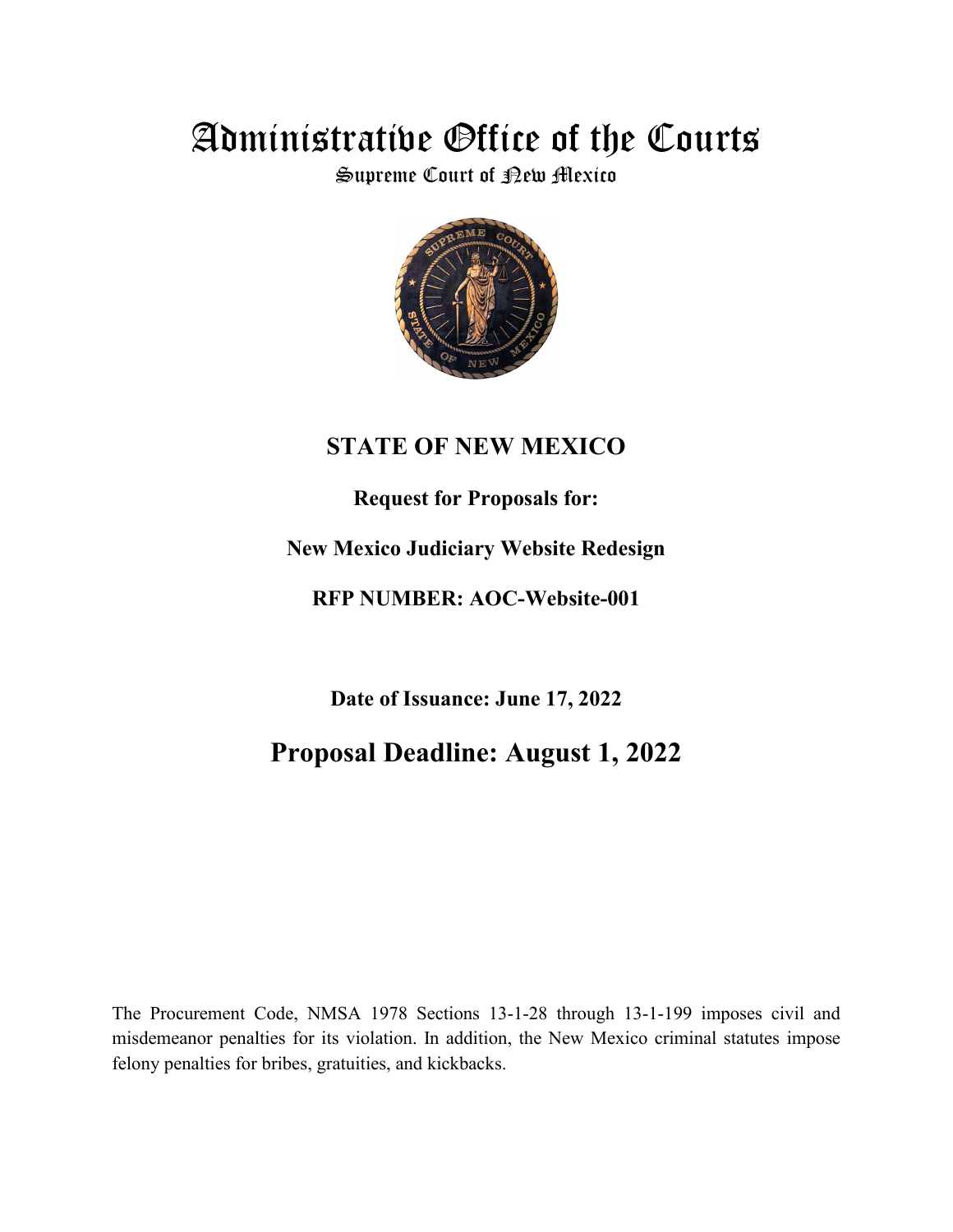# **TABLE OF CONTENTS**

| 1. INTRODUCTION                                                      | 3              |
|----------------------------------------------------------------------|----------------|
| 1.1 Background Information                                           | 3              |
| 1.2 Sequence of Events                                               | $\overline{4}$ |
| 1.3 Purpose of Request for Proposals                                 | $\overline{4}$ |
| 1.4 Acknowledgement of Receipt June 27, 2022, at 5:00 p.m. MDT       | 5              |
| 2. DESIGN PROTOTYPE REQUIREMENT                                      | 6              |
| 3. MANDATORY PROJECT MANAGEMENT REQUIREMENTS                         | 6              |
| <b>4. TECHNICAL SPECIFICATIONS</b>                                   | 7              |
| 4.1 Mandatory Specifications                                         | 7              |
| 4.2 Desirable Specifications                                         | 8              |
| 5. COMPANY INFORMATION                                               | 8              |
| 5.1 Organizational Experience                                        | 8              |
| 5.2 Organizational References                                        | 9              |
| <b>6. CONTACT INFORMATION</b>                                        | 9              |
| 7. PROPOSAL SUBMISSION                                               | 10             |
| 7.1 Submission of Proposal Deadline August 1, 2022, at 3:00 p.m. MDT | 10             |
| 7.2 Protest Deadline                                                 | 10             |
| 8. GENERAL REQUIREMENTS AND CONDITIONS                               | 10             |
| 9. PROPOSAL FORMAT AND ORGANIZATION                                  | 15             |
| <b>10. EVALUATION PROCESS</b>                                        | 17             |
| <b>11. EVALUATION POINT SUMMARY</b>                                  | 18             |
| <b>APPENDIX A:</b>                                                   | 19             |
| ACKNOWLEDGEMENT OF RECEIPT FORM                                      | 19             |
| <b>APPENDIX B:</b>                                                   | 20             |
| <b>CAMPAIGN CONTRIBUTION DISCLOSURE FORM</b>                         | 20             |
| <b>APPENDIX C:</b>                                                   | 23             |
| SAMPLE CONTRACT TERMS AND CONDITIONS                                 | 23             |
| <b>APPENDIX D:</b>                                                   | 30             |
| <b>COST RESPONSE FORM</b>                                            | 30             |
| <b>APPENDIX E:</b>                                                   | 31             |
| LETTER OF TRANSMITTAL FORM                                           | 31             |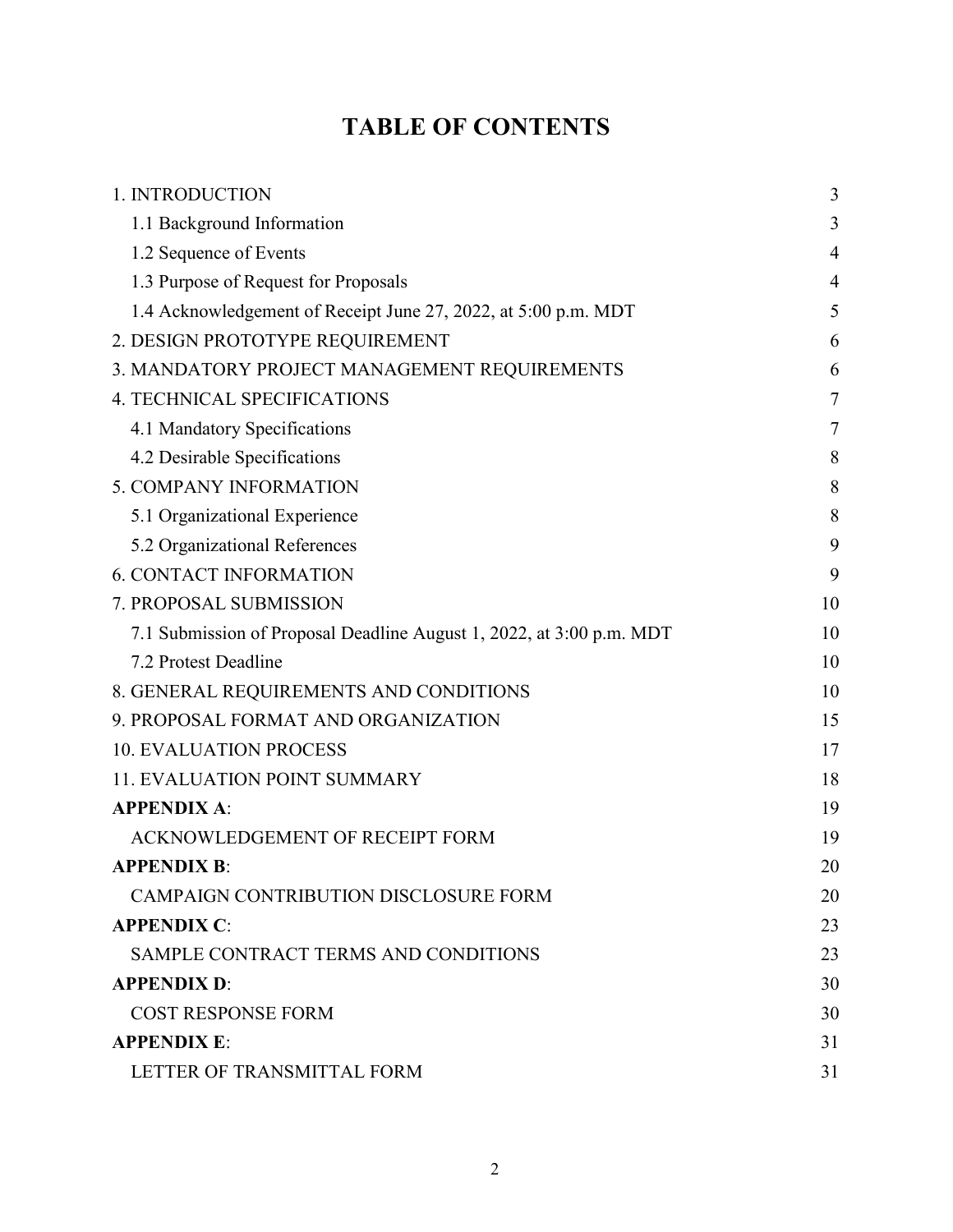### <span id="page-2-0"></span>**1. INTRODUCTION**

#### <span id="page-2-1"></span>**1.1 Background Information**

The New Mexico Judiciary seeks to redesign all parts of its current [website](https://www.nmcourts.gov/) for a unified statewide judicial system. Redesigning the New Mexico Judiciary's website will improve the public's ability to access information about state courts and judicial programs. An easy-to-navigate website can help New Mexicans more conveniently conduct their business with the courts, saving time for members of the public and potentially eliminating a lengthy trip to the courthouse for those living in rural areas. A user-friendly website allows courts to operate more efficiently and effectively, lessening the demand for in-person assistance by judicial staff if people are able to access what they need online.

The website offers a wealth of information ranging from self-help guides to forms needed to file certain types of cases. However, the website poses challenges for the public because many are unfamiliar with legal procedures and the structure of the state court system – appellate, district, magistrate, and metropolitan courts and the Administrative Office of the Courts (AOC). The internal website used by judiciary employees mirrors the external website and has many of the same challenges.

A plurality of people responding to a recent survey indicated they had a difficult time finding what they were looking for on the website and they expressed an unfavorable opinion of the website's visual appeal. Much of the content is below the fold on many of the judiciary's web pages. The current navigational structure confuses users of district court web pages because they may inadvertently click on menu tabs that redirect them to statewide judicial programs rather than information about local court services. Additionally, it can take four or more clicks to navigate to certain content. The website can be particularly cumbersome to navigate on mobile devices.

A website redesign should simplify navigation and present online court materials in a visually attractive manner that is easy to read and understand for both the public and employees.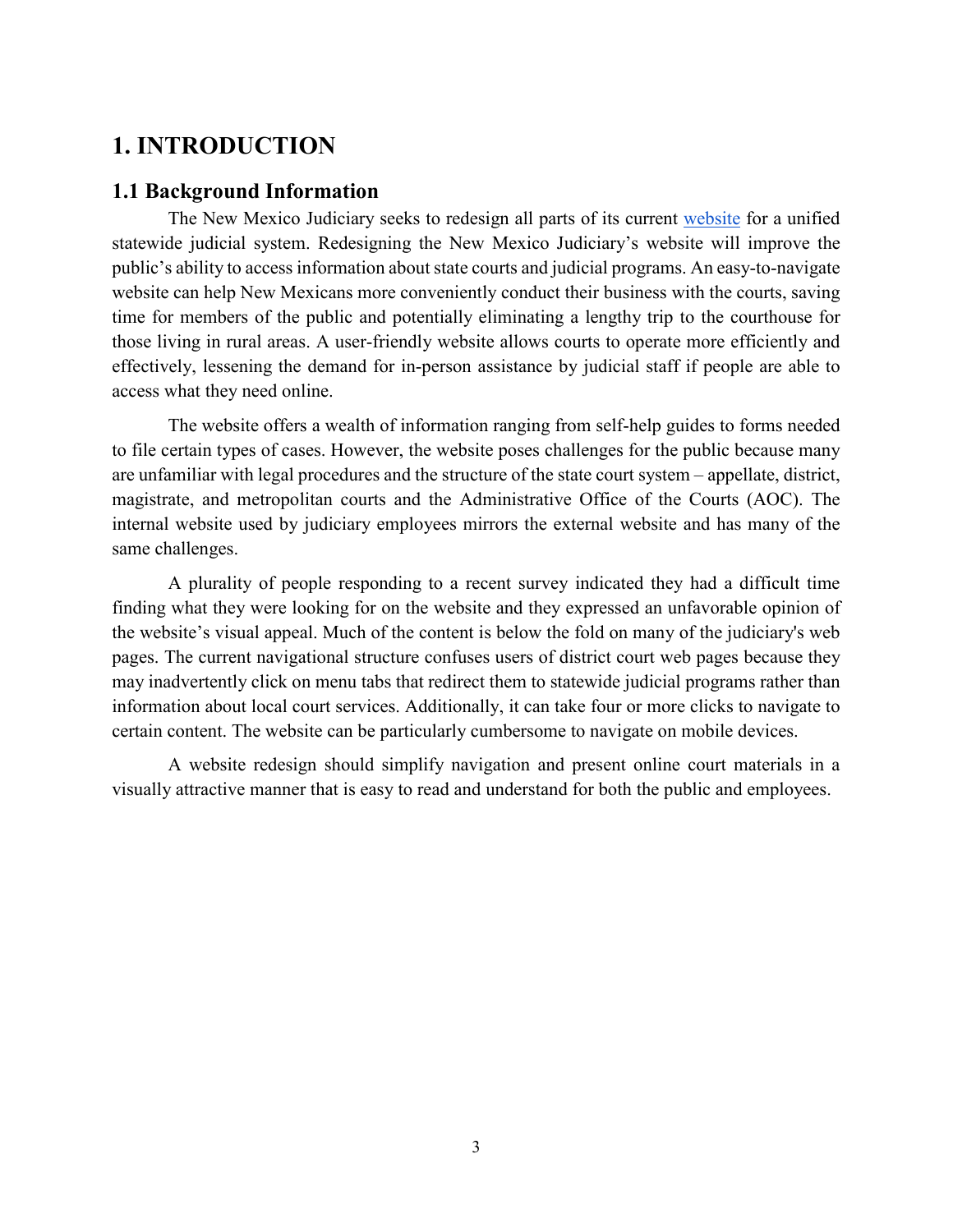### <span id="page-3-0"></span>**1.2 Sequence of Events**

The Procurement Manager will make every effort to adhere to the following schedule, however, the AOC reserves the right to make necessary timing adjustments to account for unforeseen events.

| <b>Action</b>                                                    | Responsible<br><b>Party</b>     | <b>Due Date</b>             |
|------------------------------------------------------------------|---------------------------------|-----------------------------|
| 1. Issue RFP                                                     | <b>AOC</b>                      | June 17, 2022               |
| 2. Acknowledgement of Receipt                                    | <b>Offerors</b>                 | June 27, 2022               |
| 3. Deadline to submit Written Questions                          | <b>Offerors</b>                 | July 1, 2022                |
| 4. Response to Written Questions                                 | <b>AOC</b>                      | July 11, 2022               |
| <b>5. Submission of Proposal</b>                                 | <b>Offerors</b>                 | Aug. 1, 2022, 3:00 p.m. MDT |
| 6. *Proposal Evaluation                                          | Evaluation<br>Committee         | Aug. 8, 2022                |
| 7. *Selection of Finalists                                       | Evaluation<br>Committee         | Aug. 9, 2022                |
| 8. *Best and Final Offers                                        | <b>Finalist Offerors</b>        | Aug. 19, 2022               |
| 9. *Oral Presentation(s)                                         | <b>Finalist Offerors</b>        | Aug. 26, 2022               |
| 10. *Notice of Award & Finalize<br><b>Contractual Agreements</b> | <b>AOC/Finalist</b><br>Offerors | Sept. 26, 2022              |
| 11. *Protest Deadline                                            | Offeror                         | Oct. 6, 2022                |

#### **Table 1: Sequence of Events**

\* Dates indicated in Events 6 through 11 are estimates only and may be subject to change without necessitating an amendment to the RFP.

### <span id="page-3-1"></span>**1.3 Purpose of Request for Proposals**

This Request for Proposals (RFP) has been developed for the purpose of soliciting, evaluating, and selecting proposals in a fair and competitive manner. If an Offeror fails to meet any mandatory items set forth in this RFP, their proposal will be declared non-responsive.

All costs incurred by the Offeror in the preparation, transmittal, or presentation of any proposal or material submitted in response to this RFP shall be borne solely by the Offeror.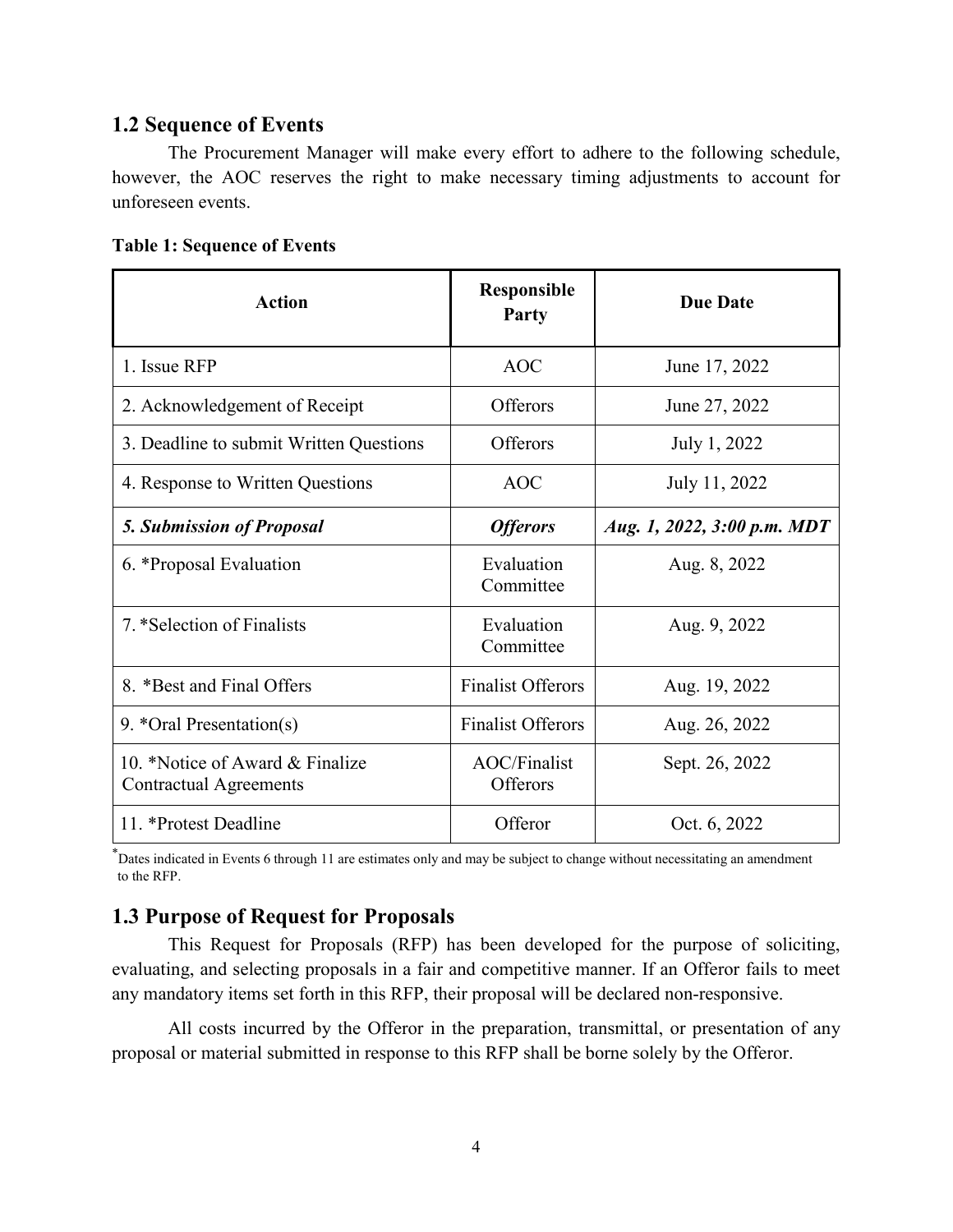Before the award is made, the AOC may conduct discussions with Offerors who submit proposals that are determined to be reasonably susceptible of being selected for awards, but the award may be made without discussions.

When it is in the best interest of the State of New Mexico, this RFP may be canceled, or any and all proposals may be rejected in whole or in part.

The resulting contract will be a single award and agreement between two parties; the procurement may only be used by those two parties exclusively.

Any contract awarded as a result of this RFP process may be terminated or reduced in scope if sufficient appropriations or authorizations do not exist. Such termination will be affected by the AOC by sending written notice to the contractor. The decision of the AOC as to whether sufficient appropriations and authorizations are available will be accepted by the contractor as final.

Applicants may revise or withdraw their proposal before the proposal submission deadline date and time by delivering written notice to the AOC Procurement Manager. The revision or withdrawal must be signed by the person submitting the proposal.

If it becomes necessary to revise any part of the RFP or if additional information is needed to clarify any provision of the RFP, the revision and/or additional information shall be provided to all persons who receive the RFP packet. All persons intending to make a proposal shall provide written acknowledgement of receipt of any revisions or supplements. The AOC shall not issue a revision or supplement to the RFP less than seven working days before the deadline set for the receipt of proposals unless the AOC extends the deadline.

Any protests of the award must be made in accordance with the Procurement Code, NMSA 1978 Section 13-1-28 through 13-1-199.

#### <span id="page-4-0"></span>**1.4 Acknowledgement of Receipt June 27, 2022, at 5:00 p.m. MDT**

Potential Offerors should email the "Acknowledgement of Receipt Form" (APPENDIX A) to be placed on the procurement distribution list. The form should be signed by an authorized representative of the organization, dated, and returned to the Procurement Manager on **June 27, 2022, by 5:00 p.m. MDT.**

The procurement distribution list will be used for the distribution of written responses to questions. Failure to return the Acknowledgement of Receipt form shall constitute a presumption of receipt and rejection of the RFP, and the potential Offeror's organization name shall not appear on the distribution list.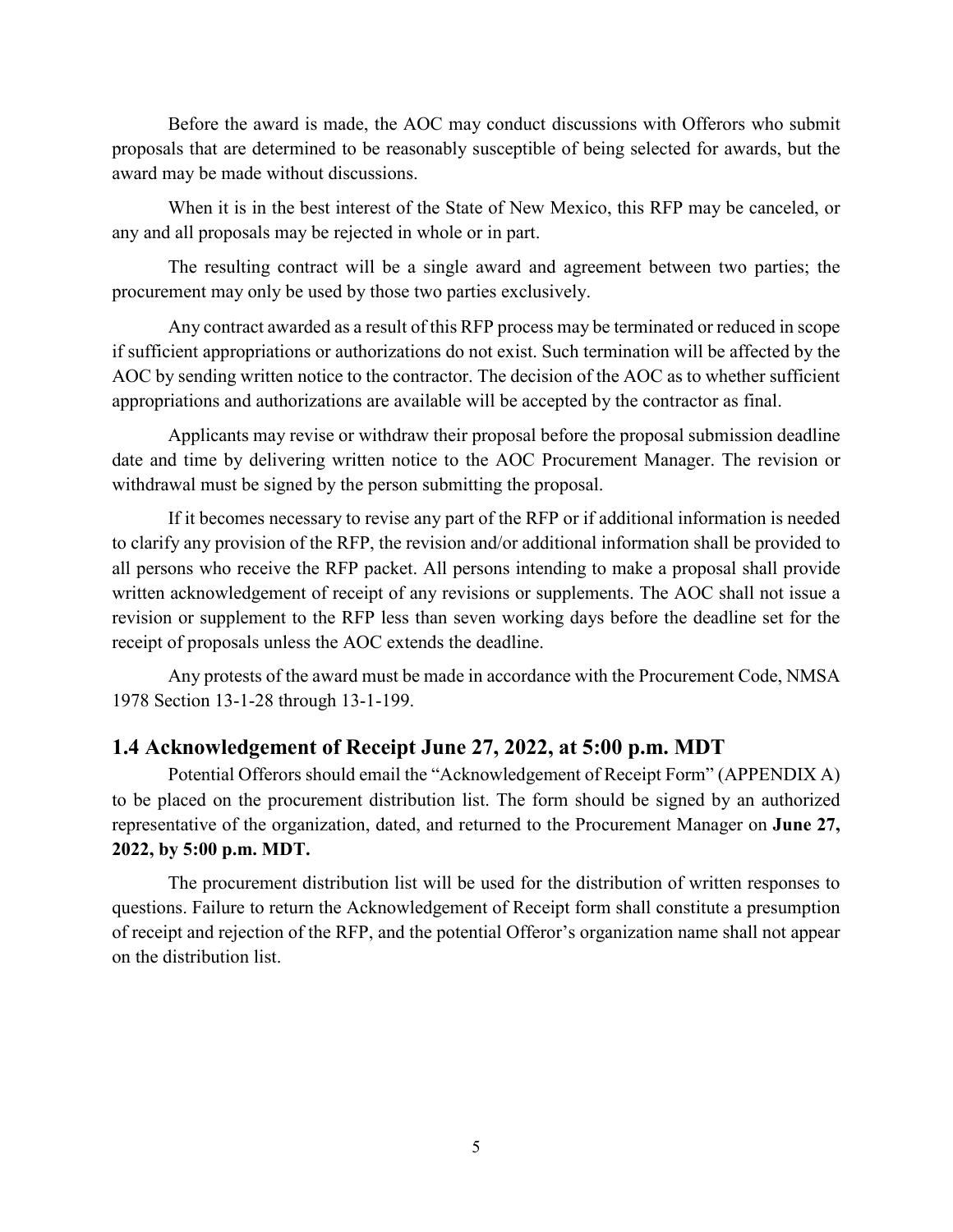## <span id="page-5-0"></span>**2. DESIGN PROTOTYPE REQUIREMENT**

Offerors should propose one, two, or three possible design approaches, each demonstrated by a high-level prototype, for evaluation by NM Courts during the RFP process. These prototypes should use representative NM Courts data and include the main domain and at least two subdomains. Each prototype should be accompanied by an explanation of how the design meets the needs of the NM Courts and the public we serve. In addition to the mandatory specifications and desirable specifications described in this RFP, innovative ideas, approaches, tools, and related design elements are encouraged.

## <span id="page-5-1"></span>**3. MANDATORY PROJECT MANAGEMENT REQUIREMENTS**

The implementation of the redesigned NM Courts website must be carefully managed in order to be successful. The judiciary expects that all standard phases of the Software Development Lifecycle (SDLC) will be planned, documented, and executed. All deliverables will be reviewed and approved by the designated NM Courts project lead. Respondents must indicate how this will be accomplished, including, at a minimum, the following required project management activities:

| Requirement<br><b>Number</b> | <b>Description</b>                                                                                                                                                                                       |  |
|------------------------------|----------------------------------------------------------------------------------------------------------------------------------------------------------------------------------------------------------|--|
| PM1                          | Assignment of an experienced, dedicated project manager for the duration of<br>the project. This individual will not be replaced without the prior written<br>approval of the NM Courts project sponsor. |  |
| PM <sub>2</sub>              | Monthly project status report with risk and issues list. Include a template.                                                                                                                             |  |
| PM3                          | Project scope statement, stakeholder identification, and roles and<br>responsibilities.                                                                                                                  |  |
| PM4                          | Requirements, functional specifications, and GAP analysis of the current NM<br>Courts website, including all sub-domains.                                                                                |  |
| PM <sub>5</sub>              | Proposed project schedule and implementation timeline, based on the<br>Offeror's experience with projects of similar scope and complexity.                                                               |  |
| PM <sub>6</sub>              | Test plan to include system test, integration test, and user acceptance test.                                                                                                                            |  |
| PM7                          | Defect management log. Include a template.                                                                                                                                                               |  |
| PM <sub>8</sub>              | Training plan and training materials, to include training for site administrators,<br>content managers, and online training for future use.                                                              |  |
| PM9                          | Detailed deployment/cutover plan. Include a template.                                                                                                                                                    |  |
| <b>PM10</b>                  | Plan and procedures for three (3) months of initial support.                                                                                                                                             |  |

**Table 2: Mandatory Project Management Requirements**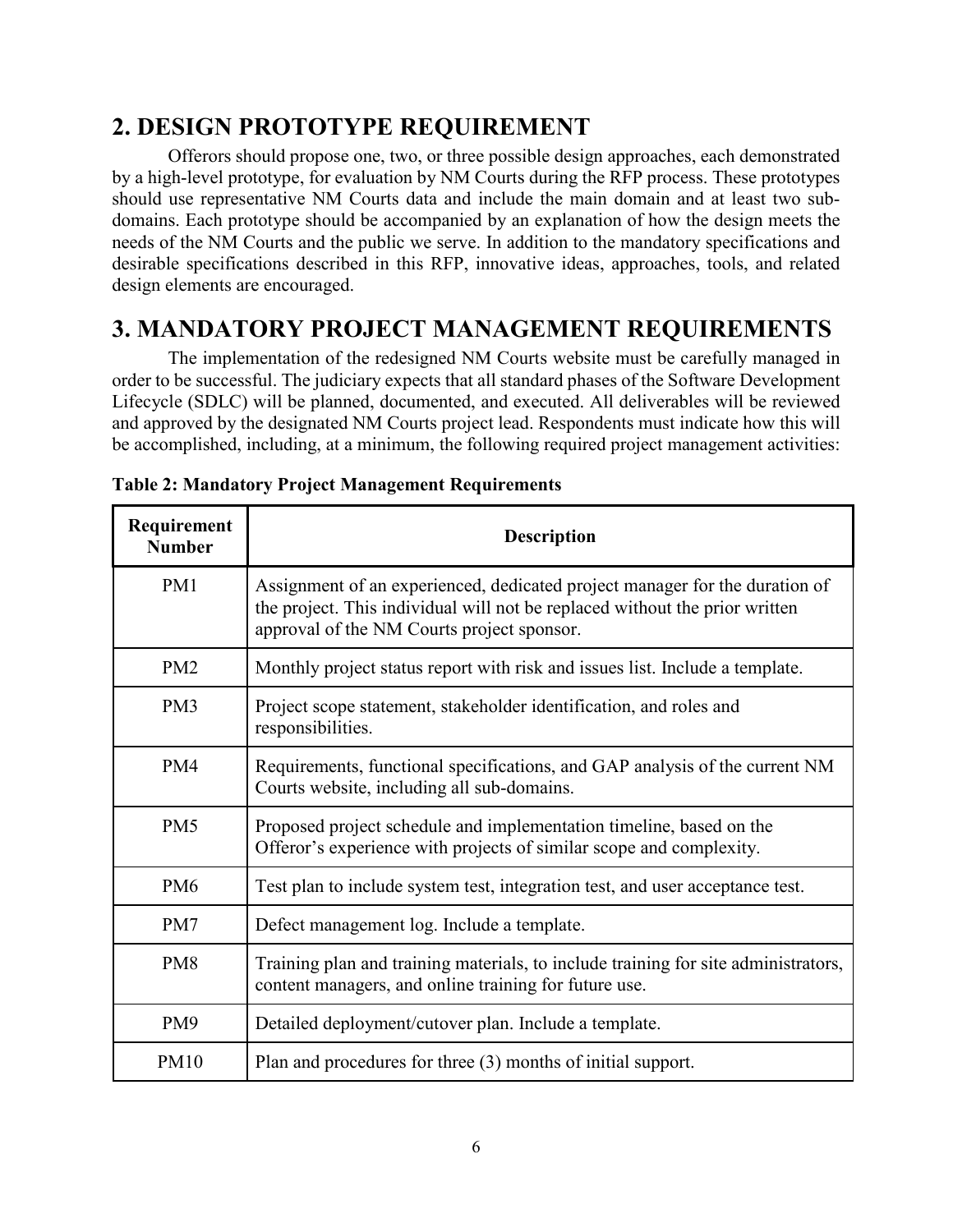## <span id="page-6-0"></span>**4. TECHNICAL SPECIFICATIONS**

### <span id="page-6-1"></span>**4.1 Mandatory Specifications**

- 1. The website must be 100% compatible with all major browsers (e.g. Google Chrome, Firefox, Microsoft Edge, and Safari).
- 2. The website should reflect the current standards of responsive design. It should support browsing experiences across common devices such as desktop/laptop computers, mobile phones, and tablets, with optimized page load speeds for each device.
- 3. The website must use SSL on the entire site. The SSL certificate will be supplied by New Mexico and installed by the Vendor.
- 4. The website and its CMS must employ security best practices. This includes, but is not limited to, ensuring the site uses reputable, well-established software that has been vetted, is easily kept up-to-date, enforces strong passwords, is impervious to injection attacks, and is hardened against other types of attacks like DDoS or brute force attacks.
- 5. The website must employ proper Search Engine Optimization (SEO) techniques. This includes, but is not limited to, allowing for the easy modification of page meta tags, titles, and descriptions.
- 6. The website must have simple, intuitive navigation.
- 7. The website must have an aesthetically pleasing and consistent design.
- 8. The website must have a site-wide text search feature.
- 9. The website must allow for occasional announcements on the landing page and/or in the header of all pages.
- 10. The website must allow for the easy creation and submission of sitemaps to Google, Yahoo, and Bing.
- 11. The content management features of the website must be browser-based and easy to use for non-technical staff.
- 12. Page editing must allow for the easy insertion of links to other pages, images, video, audio, and documents.
- 13. For technical staff, the website should allow for modifying a page's HTML content and linking JavaScript files locally or externally from CDNs.
- 14. Web pages migrated from the current site must include all original text, links, images, and videos that are specific to each page unless given specific permission not to.
- 15. All web pages that contain the Clara avatar must continue to show the working avatar as designed (see [https://languageaccess.nmcourts.gov\)](https://languageaccess.nmcourts.gov/).
- 16. The CMS should have role-based permissions so only those accounts responsible for a section of the website (i.e., a sub-domain) are able to modify pages within that section.
- 17. The CMS should allow for one or more site-wide admins who can modify all pages.
- 18. The site must include multilingual versions of some pages, and support multilingual versions for all pages as needed in the future.
- 19. The content on the site must be Section 508 compliant and meet Web Content Accessibility Guidelines 2.2 success criteria as outlined by the W3C.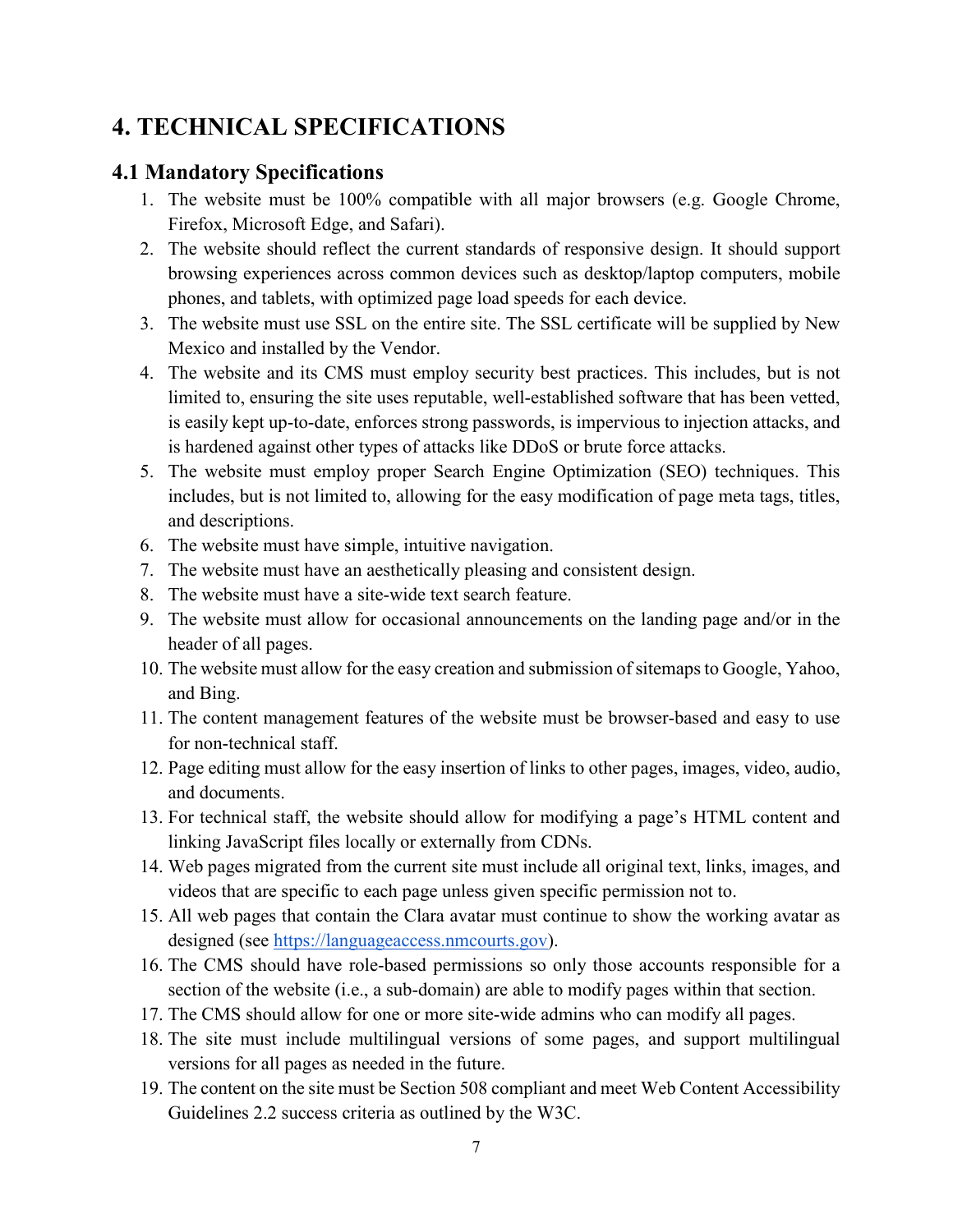- 20. Each subdomain will have a consistent, approved design and allow only approved customizable elements for each subdomain.
- 21. The internal NM Courts website must align with the external facing site and limit access to judiciary employees only.
- 22. Webpages must allow for easy integration of Google Analytics or other traffic tracking tools. Site analytics data must be gathered for nmcourts.gov and all its subdomains.
- 23. Have an architecture that allows for future expansion and integrations, such as an online chat or client portal, if not included in the initial deployment.
- 24. Hosting independence. The site can be hosted by the New Mexico courts if desired. The Offeror must describe the details of their optional hosting: including geographic location, failover/recovery options, backup schedule and location, uptime for 2021, and penetration/security testing activities.
- 25. User experience feedback. The Offeror will facilitate one or more focus groups with members of the public to obtain feedback regarding the usability of the final website design.

### <span id="page-7-0"></span>**4.2 Desirable Specifications**

- 1. An open-source CMS is preferred (WordPress is our current CMS), but other options will be considered.
- 2. Page templates for easy page creation and consistent design.
- 3. Easy insertion of Google maps into pages.
- 4. Ensure the landing page URLs of each subdomain are maintained.
- 5. Occasional live webcasting.
- 6. A document management tool is highly desired that will easily allow for owners of subdomains to manage and organize their documents into folders, link to them or documents owned by others, and easily replace them with newer versions. The tool doesn't need to maintain a document history, but should allow for an entire document tree to be easily inserted on a webpage. Indexing of documents is also desired for the site-wide search feature.
- 7. Site-wide menus, headers, footers, etc. that are only editable by a site-wide admin.
- 8. The CMS would preferably allow for single-sign-on (SSO) via Google or Active Directory.
- 9. An option to use two-factor authentication for CMS accounts.
- 10. Easy creation and publication of online forms with the data captured, compiled, and displayed in the CMS.

## <span id="page-7-1"></span>**5. COMPANY INFORMATION**

### <span id="page-7-2"></span>**5.1 Organizational Experience**

Offeror must:

1. Provide a brief description of no more than five pages of relevant corporate experience with courts, state government, and the private sector. The experience of all proposed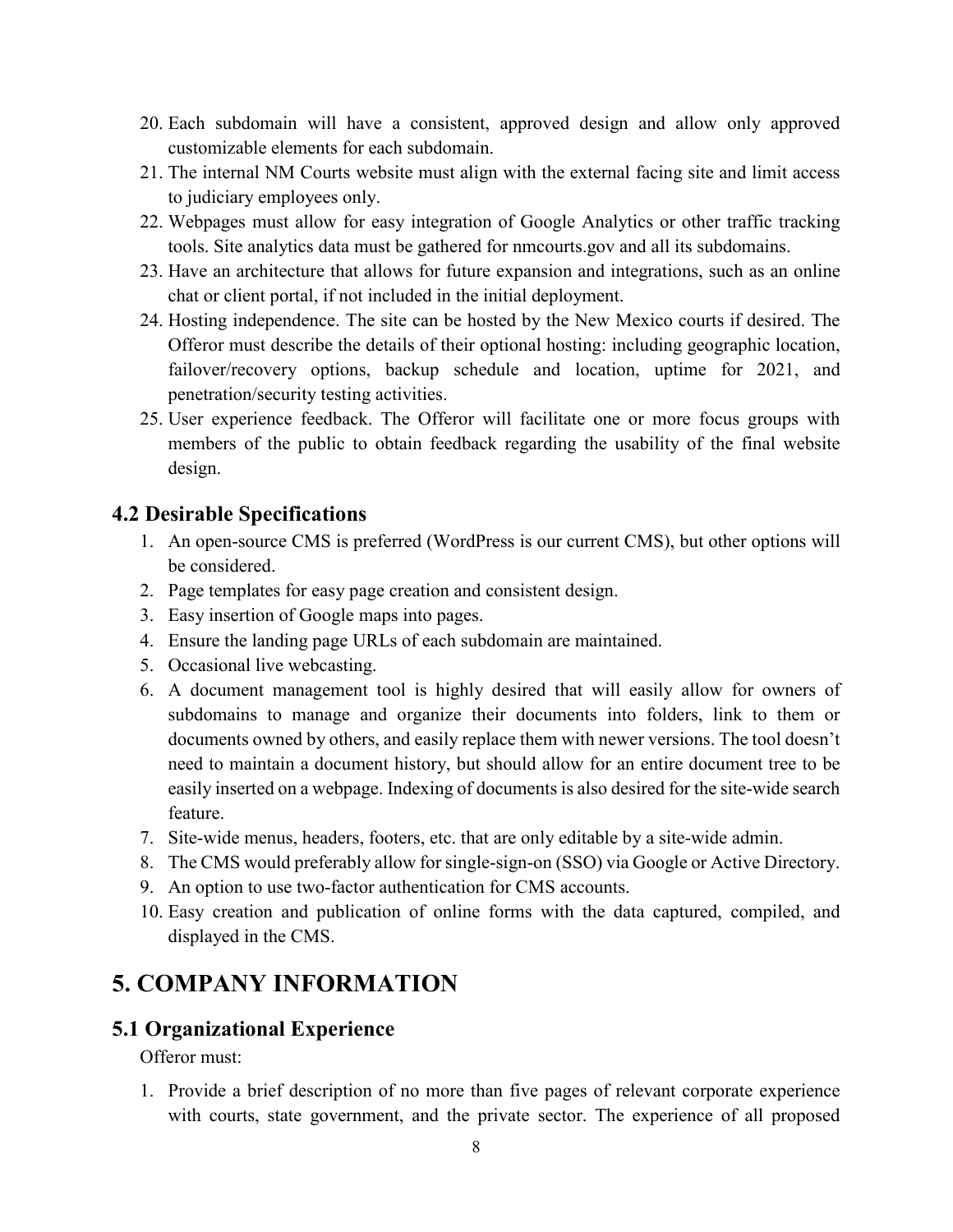subcontractors must be described. The narrative must thoroughly describe how the Offeror has supplied expertise for similar contracts and must include the extent of their experience, expertise, and knowledge as a provider of a website redesign. All website redesigns provided to the private sector will also be considered.

- 2. Provide a brief resume/biography of key personnel Offeror proposes to use in the performance of the resulting contract, should Offeror receive the contract award. Key personnel are identified as those people who are essential to carrying out the work of the project. The Offeror must include key personnel education, work experience, and relevant and applicable certifications/licenses. At least one key personnel must have demonstrated experience in user experience design. Submit no more than one page per person.
- 3. Describe at least two project successes and two failures of website redesign engagement. Include how each experience improved the Offeror's services. Submit no more than 10 pages.

### <span id="page-8-0"></span>**5.2 Organizational References**

The Offeror must provide a minimum of three references from similar projects/programs performed for private, state, or large local government clients within the last three years.

The Offeror shall include the following information for each reference project:

- a) Client name;
- b) Project description;
- c) Project dates (starting and ending);
- d) Technical environment (i.e., Software applications, Internet capabilities, Data communications, Network, Hardware);
- e) Offeror's staff assigned to projects cited as references should be specifically identified if they will be designated to work on this project; and
- f) Client project manager name, telephone number, and e-mail address.

## <span id="page-8-1"></span>**6. CONTACT INFORMATION**

#### Procurement Manager

Kerry Armour Administrative Office of the Courts Email: aockla@nmcourts.gov

General Counsel Contact Information:

Celina Jones Administrative Office of the Courts Email: aoccaj@nmcourts.gov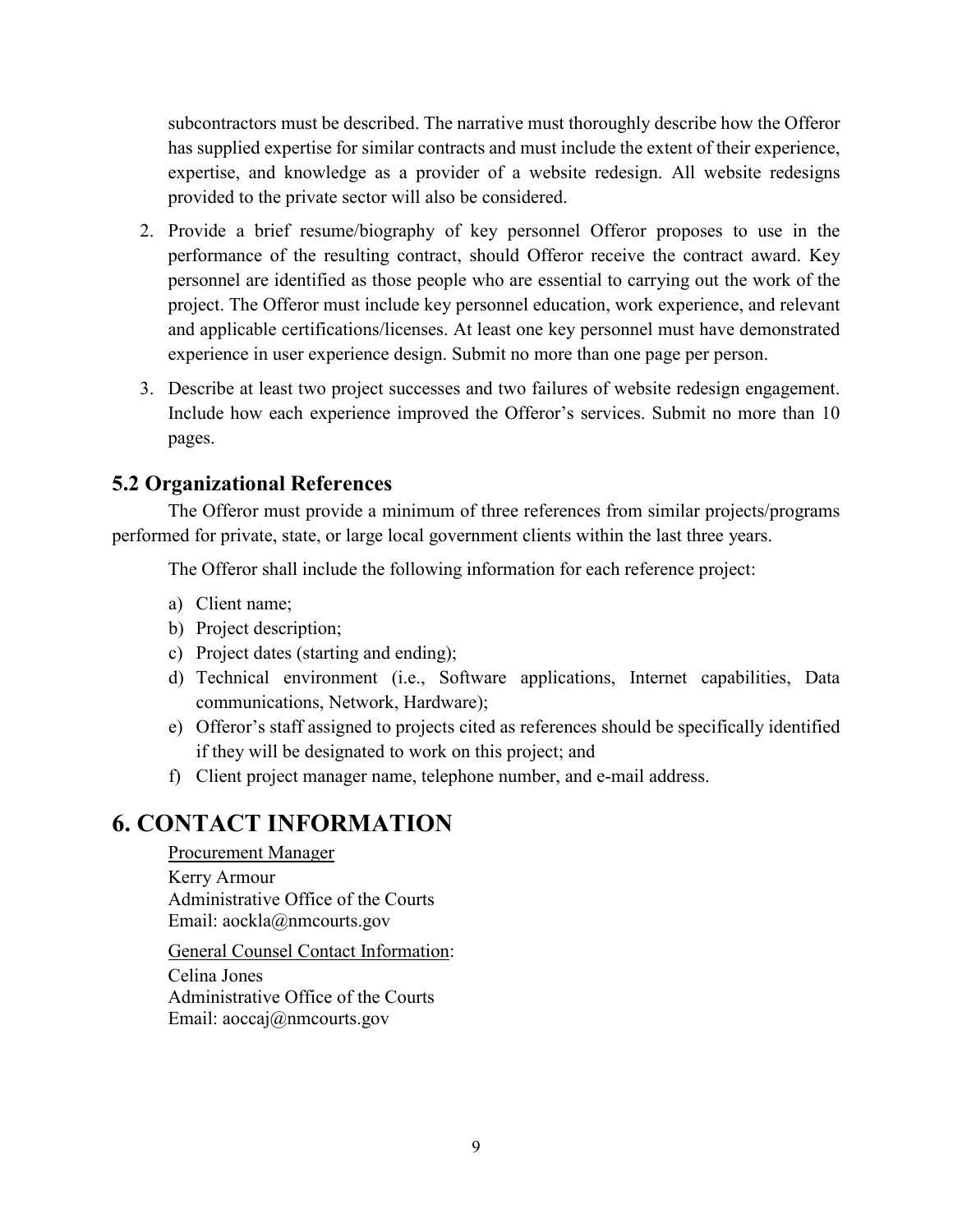## <span id="page-9-0"></span>**7. PROPOSAL SUBMISSION**

All proposals shall be submitted to: Kerry Armour Administrative Office of the Courts Email: aockla@nmcourts.gov

### <span id="page-9-1"></span>**7.1 Submission of Proposal Deadline August 1, 2022, at 3:00 p.m. MDT**

Proposals must be received by the AOC by the above date and time to be accepted for review. Proposals are to be submitted electronically via Google Drive if they are large files (25MG or greater); contact the Procurement Manager for access. Requests for extensions of this deadline shall not be granted. Proposals received after the above date and time will not be accepted and will be returned to the applicant.

### <span id="page-9-2"></span>**7.2 Protest Deadline**

Any protest by an Offeror must be timely submitted and in conformance with §13-1-172, NMSA 1978. Protests must include the name and address of the protestor and the request for proposal (RFP) number. Protests must be delivered directly to the Protest Manager via email in a timely fashion to be considered properly submitted. The 10-calendar day protest period shall begin on the day following the notice of award of contract(s) and will end at 5:00 p.m. MDT on the 10th day, Oct. 6, 2022.

Deliver protests to: Genevieve Grant, Protest Manager Email:ggrant@nmcourts.gov

**Protests received after the deadline will not be accepted.**

## <span id="page-9-3"></span>**8. GENERAL REQUIREMENTS AND CONDITIONS**

1. Acceptance of Conditions Governing the Procurement.

Offerors must indicate their acceptance of the Conditions Governing the Procurement section in the letter of transmittal. Submission of a proposal constitutes acceptance of the Evaluation Criteria.

2. Incurring Costs.

Any cost incurred by the Offeror in the preparation, transmittal, or presentation of any proposal or material submitted in response to this RFP shall be borne solely by the Offeror.

3. Prime Contractor Responsibility.

Any contract that may result from this RFP shall specify that the prime contractor is solely responsible for the fulfillment of the contract with the AOC. The AOC will make contract payments to only the prime contractor.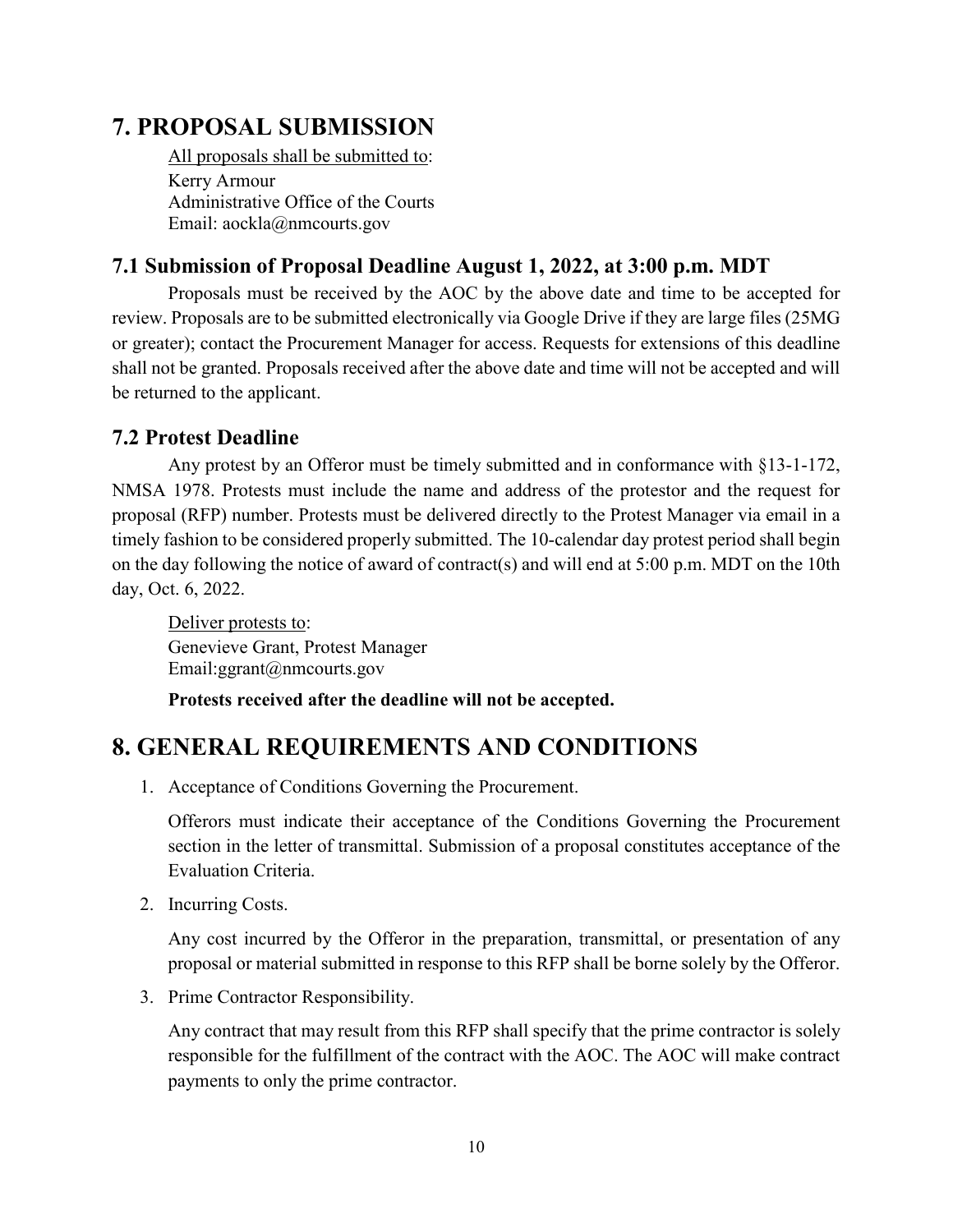4. Subcontractors.

Any contract that may result from this RFP shall specify that the prime contractor shall not subcontract any portion of the services to be performed under this Agreement without the written approval of the AOC.

5. Questions about the RFP.

Responses will be provided only to questions submitted in writing and only to clarify information already included in this RFP. Written questions must be received by 5 p.m. MDT on July 1, 2022, and should be sent via email to the AOC. All questions and responses will be made public to all Offerors through www.nmcourts.gov.

6. Response to Written Questions and RFP Amendments.

Written responses to written questions and any RFP amendments shall be posted on <https://www.nmcourts.gov/court-administration/request-for-proposals/> by July 11, 2022. Additional written requests for clarification of distributed answers and amendments must be received by the Procurement Manager no later than three (3) days after any response and/or amendments are issued.

7. Amended Proposals.

An Offeror may submit an amended proposal before the deadline for receipt of proposals. Such amended proposals must be complete replacements for a previously submitted proposal and must be clearly identified as such in the transmittal letter. The personnel of the AOC will not merge, collate, or assemble proposal materials.

8. Amendments to the RFP.

If amendments to the RFP are issued, it will be posted on the NM Courts website [https://www.nmcourts.gov/court-administration/request-for-proposals/.](https://www.nmcourts.gov/court-administration/request-for-proposals/) If an RFP amendment affects the price or technical content, an amendment will be issued no later than one (1) week before the due date for proposal submissions.

9. Offeror's Rights to Withdraw Proposal.

Offerors will be allowed to withdraw their proposals at any time before the deadline for submission of proposals. The Offeror must submit a written withdrawal request signed by the Offeror's duly authorized representative addressed to the AOC. The approval or denial or withdrawal of requests received after the deadline for receipt of proposals is governed by the applicable procurement regulation.

10. Disclosure of Proposal Contents.

The proposals will be kept confidential until a contract is awarded. At that time, all proposals and documents pertaining to the proposals will be open to the public, except for the material which is proprietary or confidential. The AOC will not disclose or make public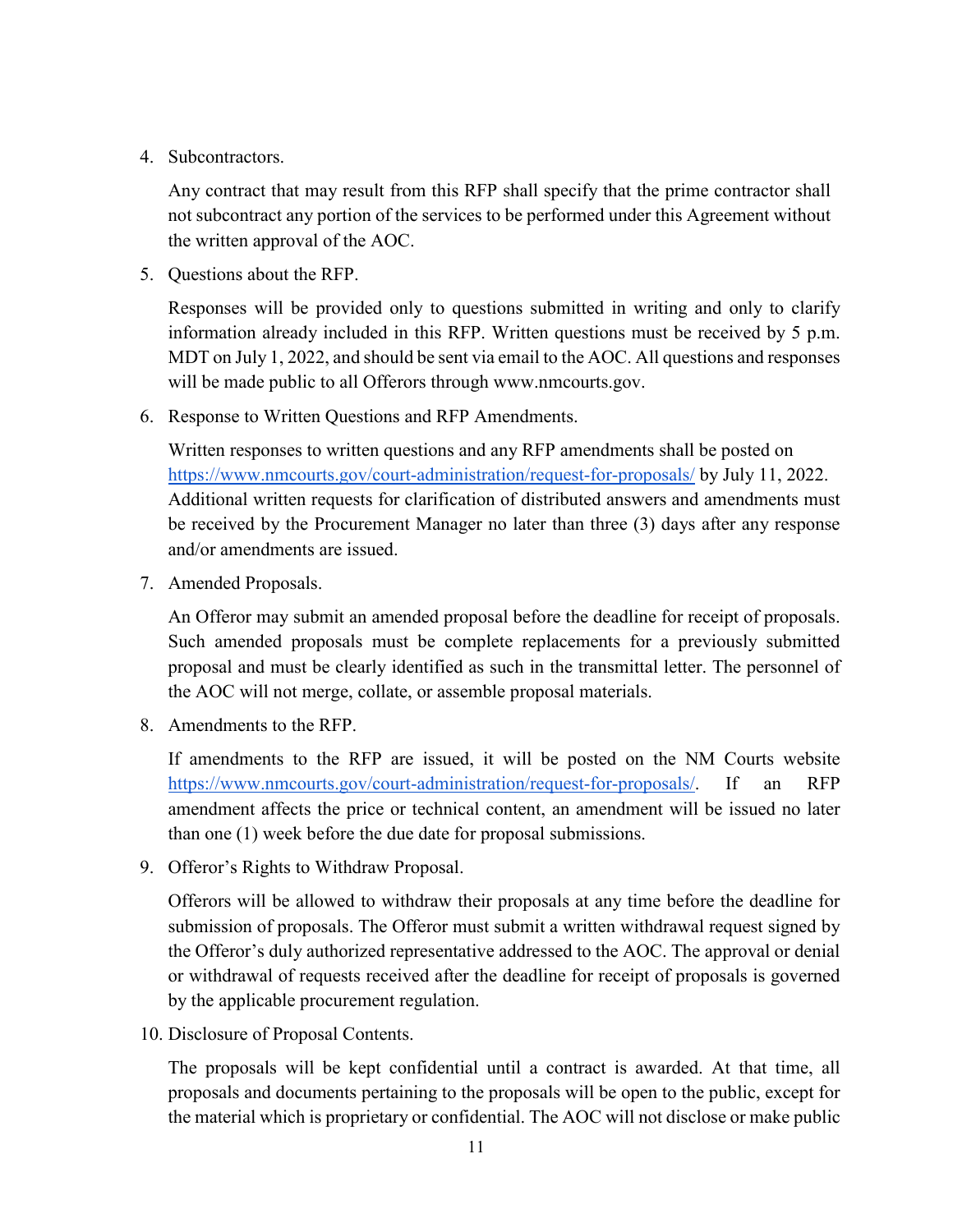any pages of a proposal which the Offeror has stamped or imprinted "proprietary" or "confidential," subject to the following requirements.

Proprietary or confidential data shall be readily separable from the proposal in order to facilitate eventual public inspection of the non-confidential portion of the proposal. Confidential data is normally restricted to confidential financial information concerning the Offeror's organization and data that qualifies as a trade secret in accordance with the Uniform Trade Secrets Act, 57-3-A-1 to 57-3A-7, NMSA 1978.

If a request is received for disclosure of data for which an Offeror has made a written request for confidentiality, the AOC shall examine the Offeror's request and make a written determination that specifies which portions of the proposal should be disclosed. Unless the Offeror takes legal action within 10 days to prevent the disclosure, then the proposal shall be open to public inspection subject to any continuing prohibition on the disclosure of confidential data.

11. No Obligation.

This procurement in no manner obligates the AOC or any of its departments or agencies to the service offered until a valid written contract is approved by the AOC.

12. Termination.

This RFP may be canceled at any time up to and including the deadline for submitting protests and any and all proposals may be rejected in whole or in part when the AOC determines such action to be in the best interest of the AOC and the State of New Mexico.

13. Sufficient Appropriation.

Any contract awarded as a result of this RFP process may be terminated if sufficient appropriations or authorizations do not exist. Such termination will be effected by sending written notice to the contractor. The decision of the AOC as to whether sufficient appropriations and authorizations are available will be accepted by the contractor as final.

14. Agreement.

The AOC requires that all Offerors agree to be bound by the General Requirements contained in the RFP. Any Offeror concerns must be brought promptly to the attention of the AOC.

15. Governing Law.

This procurement and any agreement with Offerors that may result shall be governed by the laws of the State of New Mexico.

16. Basis for Proposal.

Only information supplied by the AOC in writing through the AOC or in this RFP should be used as the basis for the preparation of Offeror proposals.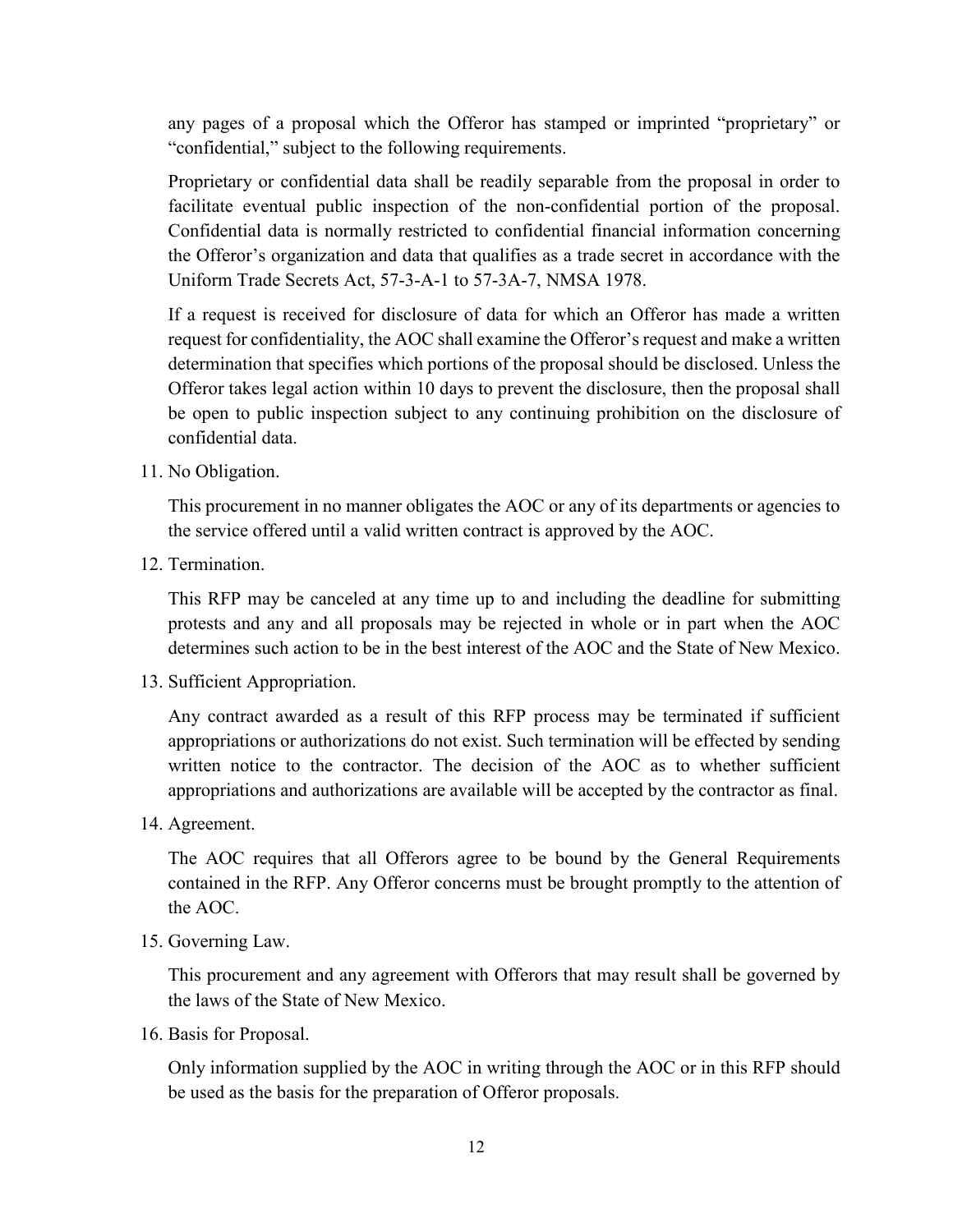17. Contract Terms and Conditions (APPENDIX C).

The contract between the AOC and the contractor or contractors will follow the format specified by the AOC. Should an Offeror object to any of the terms and conditions of the AOC as contained in this section, then the Offeror must propose specific alternative language that would be acceptable to the AOC. General references to the Offeror's terms and conditions or attempts at complete substitutions are not acceptable to the AOC and will result in disqualification of the Offeror's proposal. Offerors must provide a brief discussion of the purpose and impact, if any, of each proposed change followed by the specific proposed alternate wording. All contracts for professional services are subject to review and approval by the AOC.

18. Offeror's Terms and Conditions.

Offerors must submit with the proposal a complete set of any additional terms and conditions which they expect to have included in a contract negotiated with the AOC.

19. Contract Deviations.

Any additional terms and conditions, which may be the subject of negotiation, will be discussed only between the AOC and the selected Offerors and will not be deemed an opportunity to amend the Offerors' proposals.

20. Offeror Qualifications.

The Evaluation Committee may make such investigations as necessary to determine the ability of the Offeror to adhere to the requirements specified within this RFP. The Evaluation Committee will reject the proposal of any Offeror who is not a responsible Offeror or fails to submit a responsive offer as defined in NMSA 1978 Sections 13-1-83 and 13-1-85.

21. Right to Waive.

The Evaluation Committee reserves the right to waive minor irregularities. The Evaluation Committee also reserves the right to waive mandatory requirements, provided that, all of the otherwise responsive proposals failed to meet the same mandatory requirements, and the failure to do so does not otherwise materially affect the procurement. The right to waive minor irregularities and mandatory requirements are at the sole discretion of the Evaluation Committee.

22. Change in Contractor Representatives.

The AOC reserves the right to require a change in contractor representatives if the assigned representatives are not, in the opinion of the AOC, representing the contractor adequately.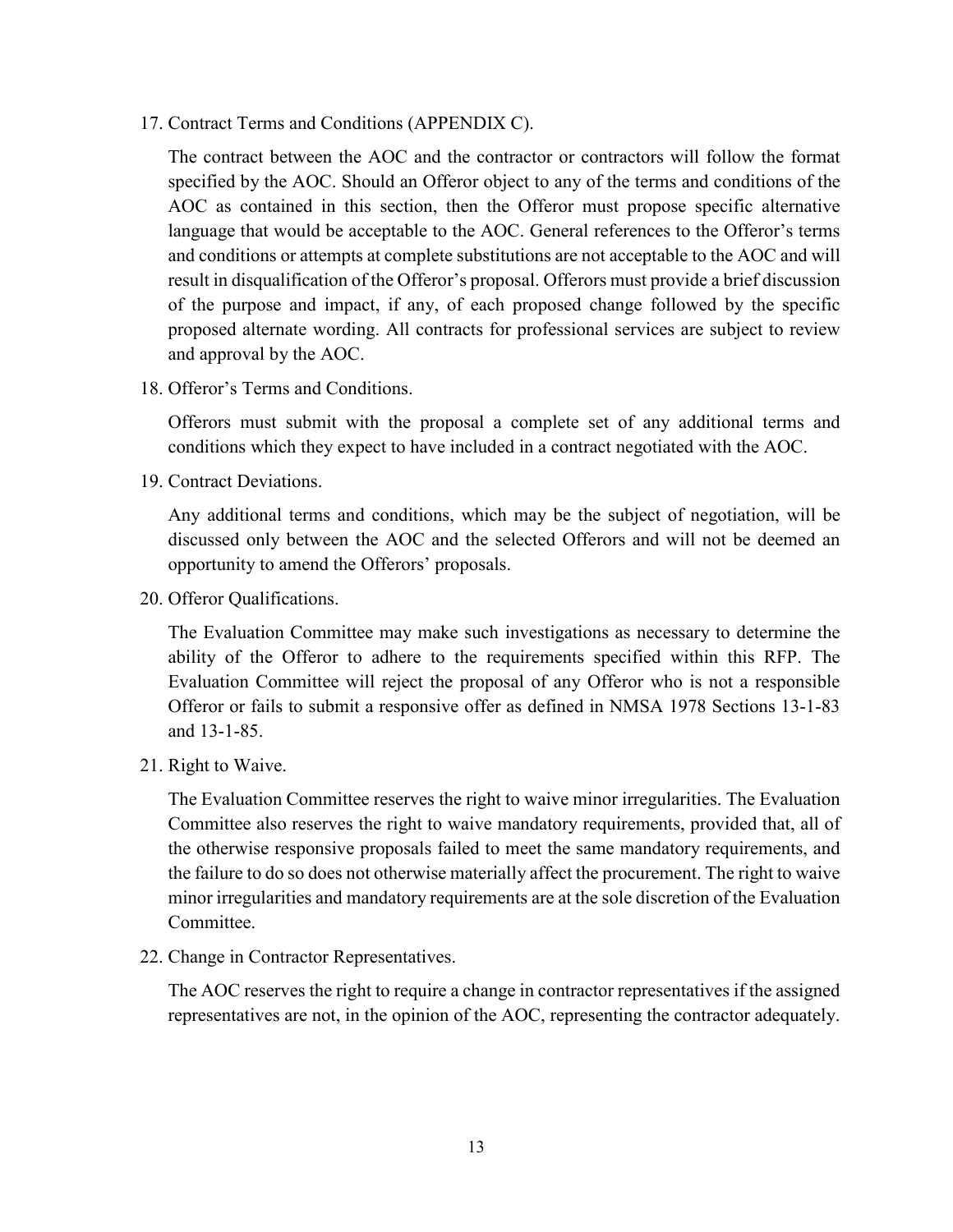23. Notice of Criminal Penalties.

The Procurement Code, NMSA 1978 Sections 13-1-28 through 13-1-199, imposes civil and misdemeanor criminal penalties for its violation. In addition, the New Mexico Criminal Statutes impose felony penalties for bribes, gratuities, and kickbacks.

24. Right to Publish.

Throughout the duration of this procurement process and contract term, potential Offerors and contractors must secure from the AOC written approval prior to the release of any information that pertains to the potential work or activities covered by this RFP or the subsequent contact. Failure to adhere to this requirement may result in disqualification of the Offeror's proposal or termination of the contract.

25. Ownership of Proposals.

All documents submitted in response to this RFP will become the property of the AOC and the State of New Mexico.

26. Electronic Mail Address Required.

The majority of the communication regarding this procurement will be conducted by electronic mail (email) and so any Offeror must have a valid email address to receive correspondence.

27. Agency Electronic Copy Governs.

This RFP is being made available by electronic means. In the event of a conflict between a version of the RFP in the Offeror's possession and the version maintained by the agency, the Offeror acknowledges that the version maintained by the agency shall govern.

- 28. New Mexico Employees' Health Coverage.
	- a. If the Offeror has, or grows to, six (6) or more employees who work, or who are expected to work, an average of at least twenty (20) hours per week over a six (6) month period during the term of the contract, Offeror must agree to have in place and agree to maintain for the term of the contract, health insurance for those employees if the expected annual value in the aggregate of any and all contracts between the contractor and the state exceed two hundred fifty thousand dollars (\$250,000).
	- b. The Offeror must agree to maintain a record of the number of employees who have (a) accepted health insurance; (b) decline health insurance due to other health insurance coverage already in place; or (c) decline health insurance for other reasons. These records are subject to review and audit by a representative of the state.
	- c. The Offeror must agree to advise all employees of the availability of state publicly financed health care coverage programs by providing each employee with, as a minimum, the following website link to additional information [https://bewellnm.com.](https://bewellnm.com/)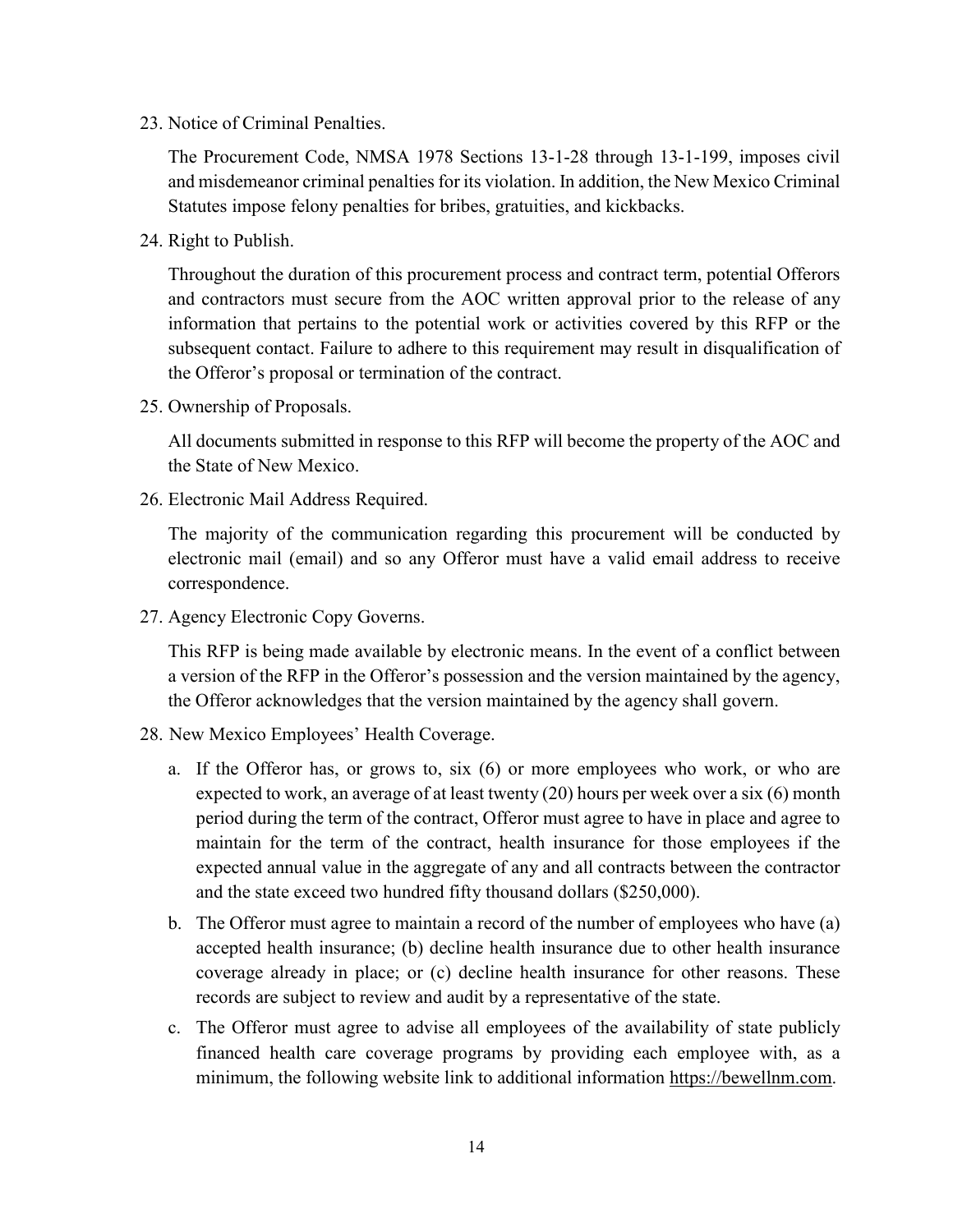- d. For Indefinite Quantity, Indefinite Delivery contracts (price agreements without specific limitations on quantity and providing for an indeterminate number of orders to be placed against it); these requirements shall apply on the first (1st) day of the second (2nd) month after the Offeror reports combined sales (from state and, if applicable, from local public bodies if from a state price agreement) of two hundred fifty thousand dollars (\$250,000).
- 29. New Mexico Preferences.

To ensure adequate consideration and application of §13-1-21, NMSA 1978 (as amended), Offerors must include a copy of their preference certificate with their proposal. Certificates for preferences must be obtained through the New Mexico Department of Taxation & Revenue: [https://www.tax.newmexico.gov/businesses/in-state-veteran-preference-certification/.](https://www.tax.newmexico.gov/businesses/in-state-veteran-preference-certification/)

#### **New Mexico Business Preference**

A copy of the certification must accompany Offeror's proposal.

#### **New Mexico Resident Veterans Business Preference**

A copy of the certification must accompany Offeror's proposal.

**An agency shall not award a business both a resident business preference and a resident veteran business preference.** 

### <span id="page-14-0"></span>**9. PROPOSAL FORMAT AND ORGANIZATION**

#### **9.1 Number of Responses**

Offerors may submit more than one proposal. If submitting more than one proposal, then the Offeror shall identify each proposal as distinct from any other submission.

#### **9.2 Proposal Submittal**

Offerors shall email their proposal on or before the closing date and time for receipt of proposals.

#### **9.3 Proposal Format**

In order to facilitate the analysis of responses to the RFP, vendors are required to prepare their proposals in accordance with the instructions outlined in this section. All proposals must be typewritten and submitted as a PDF with standard 8.5x11 pages.

#### **9.4 Proposal Organization**

The proposal must be organized and indexed in the following format and must contain, at a minimum, all listed items in the sequence indicated:

- a) Letter of Transmittal (APPENDIX E);
- b) Table of Contents; and
- c) Technical Proposal (following Design Prototype, Project Management Requirements, and Technical Specifications (*see* pages 6-8) and Evaluation Criteria (*see* pages 17-18)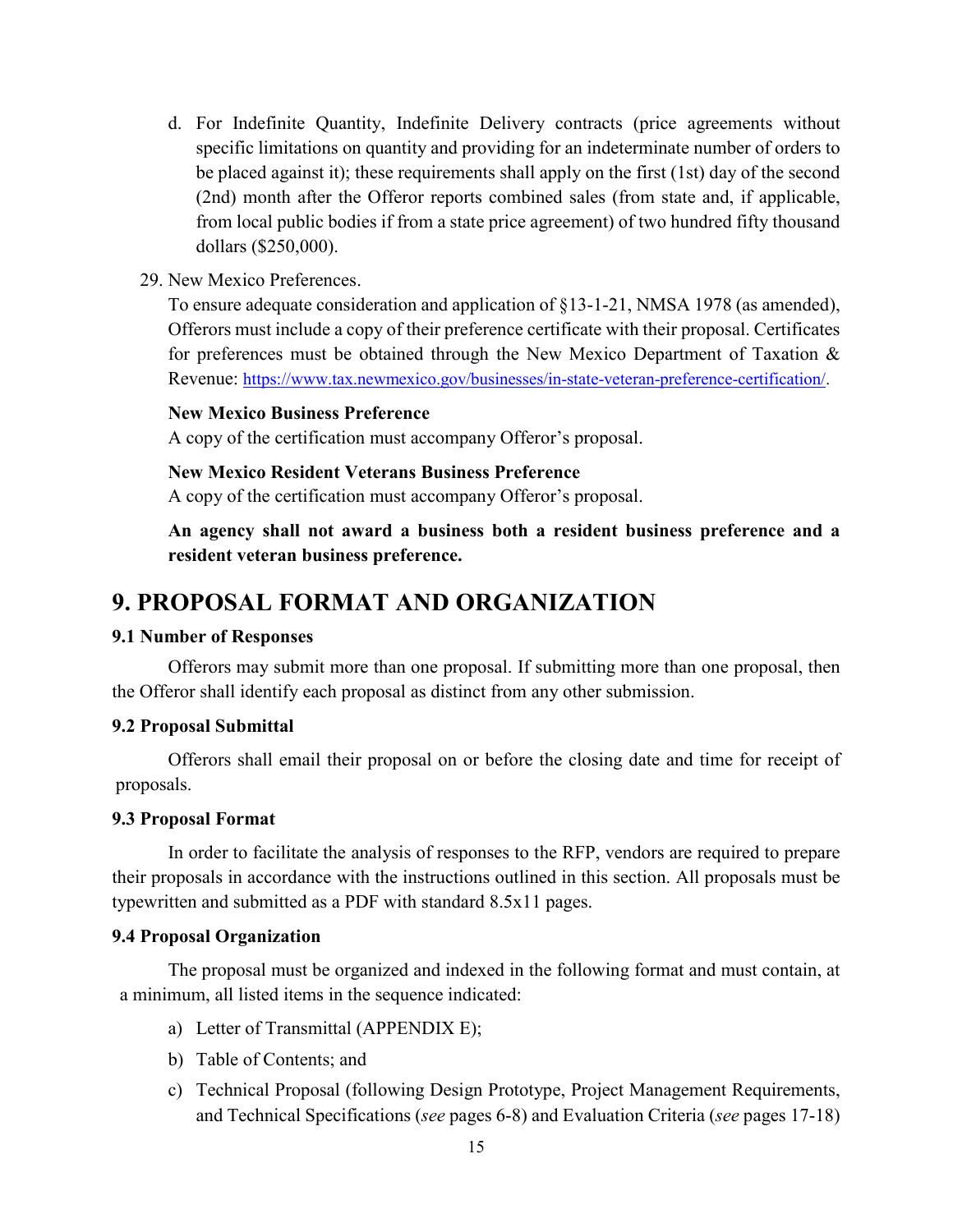– *Do not* include cost information in the Technical Proposal);

- d) Cost Proposal (any and all discussion of proposed costs, rates, or expenses must occur *only* in the Cost Proposal);
- e) Campaign Contribution Form (APPENDIX B);
- f) Offeror's Additional Terms and Conditions (if any); and
- g) Other Supporting Material.

Within each section of their proposal, Offerors should address the items in the order in which they appear in this RFP with specific attention paid to the Design Prototype, Project Management Requirements, Technical Specifications, and Company Information (*see* pages 6-9).

### **The Cost Proposal** *must* **be provided in a separate document together with the cost proposal form (APPENDIX D). Failure to adhere to this requirement will invalidate the Offeror's bid.**

All forms provided in the RFP must be thoroughly completed and included in the appropriate section of the proposal. Any proposal that does not adhere to these requirements may be deemed non-responsive and rejected on that basis. Offerors may attach other materials which may improve the quality of their responses. However, these materials should be included as items in a separate appendix.

#### **9.5 Letter of Transmittal (APPENDIX E)**

Each proposal must be accompanied by a Letter of Transmittal. The Letter of Transmittal MUST:

- a) identify the RFP being responded to;
- b) identify the submitting firm;
- c) identify the name and title of the person authorized to contractually obligate the firm;
- d) identify the name, title, and telephone number of the person authorized to negotiate the contract on behalf of the firm;
- e) identify the names, titles, and telephone numbers of the persons to be contacted for clarification;
- f) explicitly indicate acceptance of the Conditions Governing the Procurement;
- g) be signed by the person authorized to contractually obligate the firm;
- h) acknowledge receipt of any and all amendments to this RFP; and
- i) include any federal tax identification number and/or New Mexico Gross Receipts Tax number.

#### **9.6 Campaign Contribution Disclosure**

Potential Offerors must submit with their response the "Campaign Contribution Disclosure Form" (APPENDIX B) pursuant to NMSA 1978, Section 13-1-191.1 (2007).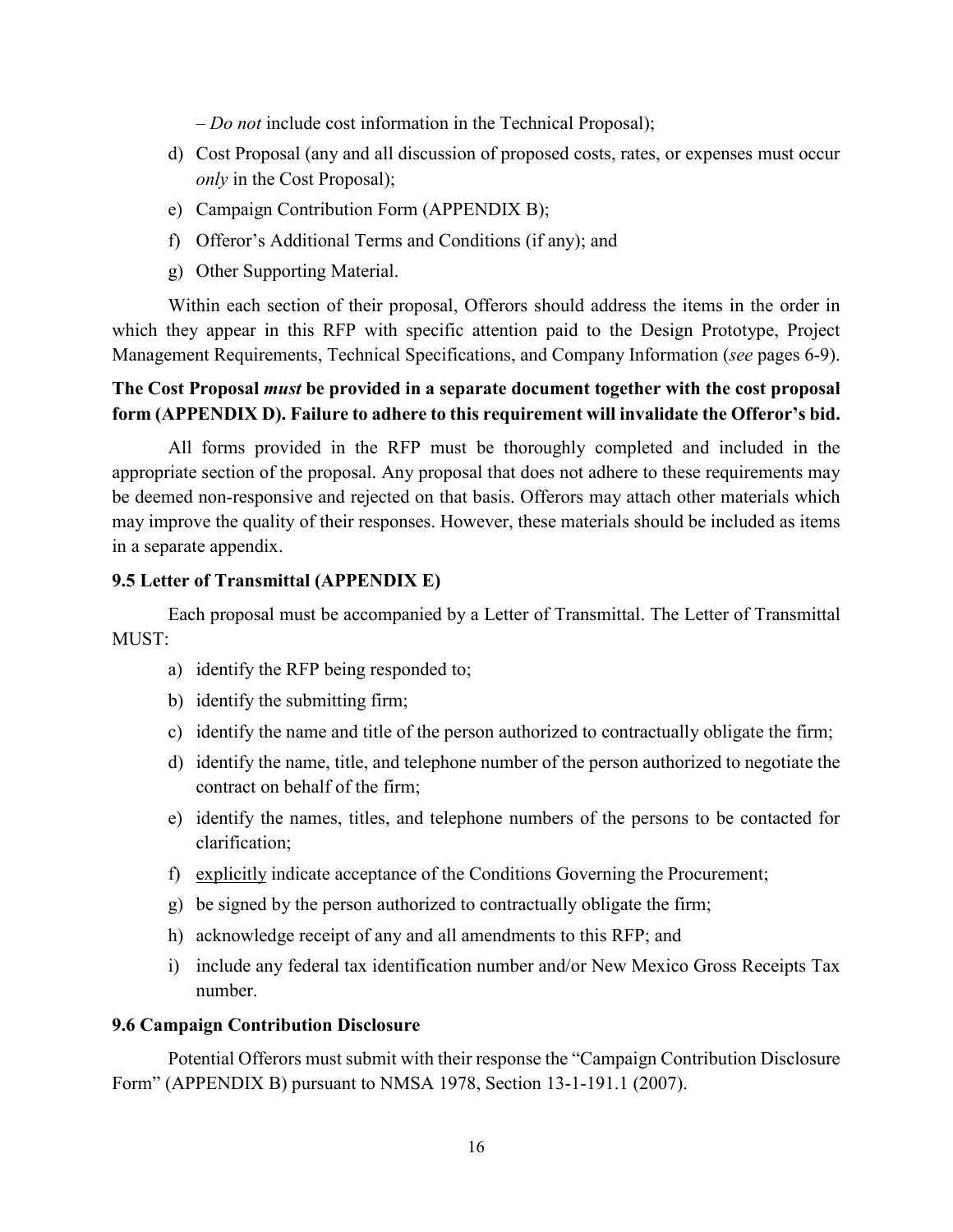### <span id="page-16-0"></span>**10. EVALUATION PROCESS**

A representative of the AOC will open the proposals immediately after the deadline and will record them in the proposal log. An Evaluation Committee will review all proposals based on the published criteria and may, or may not, request an oral presentation by Offerors. Proposals must be in electronic format. All proposals will be reviewed for compliance with the mandatory requirements stated in this document. Proposals deemed to be non-responsive will be eliminated from further consideration. The determination as to non-responsiveness is under the discretion of the AOC, in coordination with the Evaluation Committee, and is final. The AOC may contact the Offeror for clarification. The Evaluation Committee may use additional sources of information to complete an evaluation.

Proposals deemed to be responsive will be evaluated by the Evaluation Committee based on the evaluation criteria and the assigned point value. Offerors with the highest points earned will be selected as finalists. Only Finalists will be invited to give oral presentations.

If Offerors are requested to submit the best and final responses, then they will have points recalculated based on the best and final response. The responsible Offeror whose proposal is most advantageous to the AOC when taking evaluation criteria into consideration will be recommended for contract award. It is important to note that any serious deficiency in any one factor may be grounds for rejection despite the overall score.

The AOC will send an email with the award letter to the successful Offeror and will send regret notifications to unsuccessful Offerors.

#### **10.1. Notification of Finalists**

The Procurement Manager will notify the finalist Offerors on August 9, 2022. Only finalists will be invited to participate in the subsequent steps of the procurement.

#### **10.2 Best and Final Offers from Finalists**

Finalist Offerors may be asked to submit revisions to their proposals for the purpose of obtaining the best and final offers no later than 5:00 p.m. MDT on August 19, 2022.

#### **10.3 Oral Presentations**

Finalists will be required to participate in an interview process to be held on August 26, 2022. Finalists will be requested to schedule an interview appointment at the same time that they receive notice of selection as a finalist.

#### **10.4 Award Contract(s)**

The contract(s) shall be awarded to the Offeror(s) whose proposal(s) is/are most advantageous on September 26, 2022. In the event that mutually agreeable terms cannot be reached within the timeframe specified, the AOC reserves the right to finalize a contract with the next most advantageous Offeror(s) without undertaking a new procurement process. The most advantageous proposal(s) may or may not have received the most points in the evaluation process. The award is subject to the appropriate state approvals. Award of the contract(s) will not vest any Offeror(s)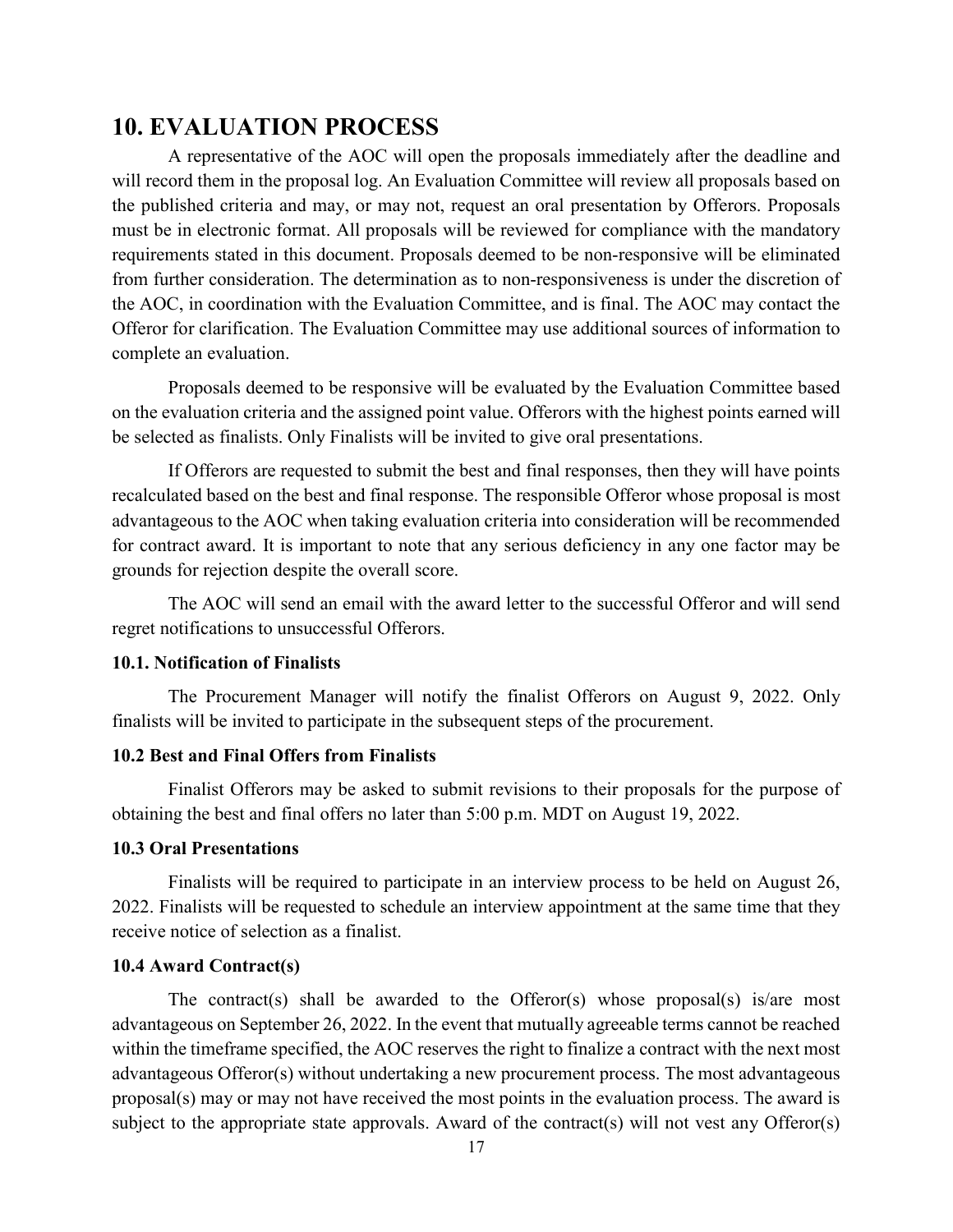with contract rights, and any contract(s) will not be binding until contract execution and approval. Award occurs at the time a contract, mutually acceptable to the AOC and the successful Offeror(s), has been finalized.

## <span id="page-17-0"></span>**11. EVALUATION POINT SUMMARY**

The following is a summary of evaluation factors with point values assigned to each. These weighted factors will be used in the evaluation of individual potential Offeror proposals.

| <b>Evaluation Factors</b>                        | <b>Points Available</b> |
|--------------------------------------------------|-------------------------|
| <b>Scope of Work Website Redesign</b>            | 1000 Total              |
| Design Prototype $(s)$                           | 300                     |
| <b>Mandatory Project Management Requirements</b> | 300                     |
| <b>Mandatory Technical Specifications</b>        | 300                     |
| <b>Desirable Technical Specifications</b>        | 100                     |
| <b>Company Information</b>                       | 300 Total               |
| Organizational Experience                        | 225                     |
| <b>Organizational References</b>                 | 75                      |
| <b>Oral Presentations</b>                        | 400                     |
| Cost                                             | 300                     |
| <b>Letter Of Transmittal</b>                     | <b>Pass/Fail</b>        |
| <b>Campaign Contribution Disclosure Form</b>     | <b>Pass/Fail</b>        |
| <b>TOTAL POINTS AVAILABLE</b>                    | 2000                    |
| New Mexico Preference - Resident Vendor Points*  | 50                      |
| New Mexico Preference - Resident Veteran Points* | <b>100</b>              |

#### **Table 3: Evaluation Point Summary**

\*New Mexico Preferences are added to overall total points available if preferences are applicable.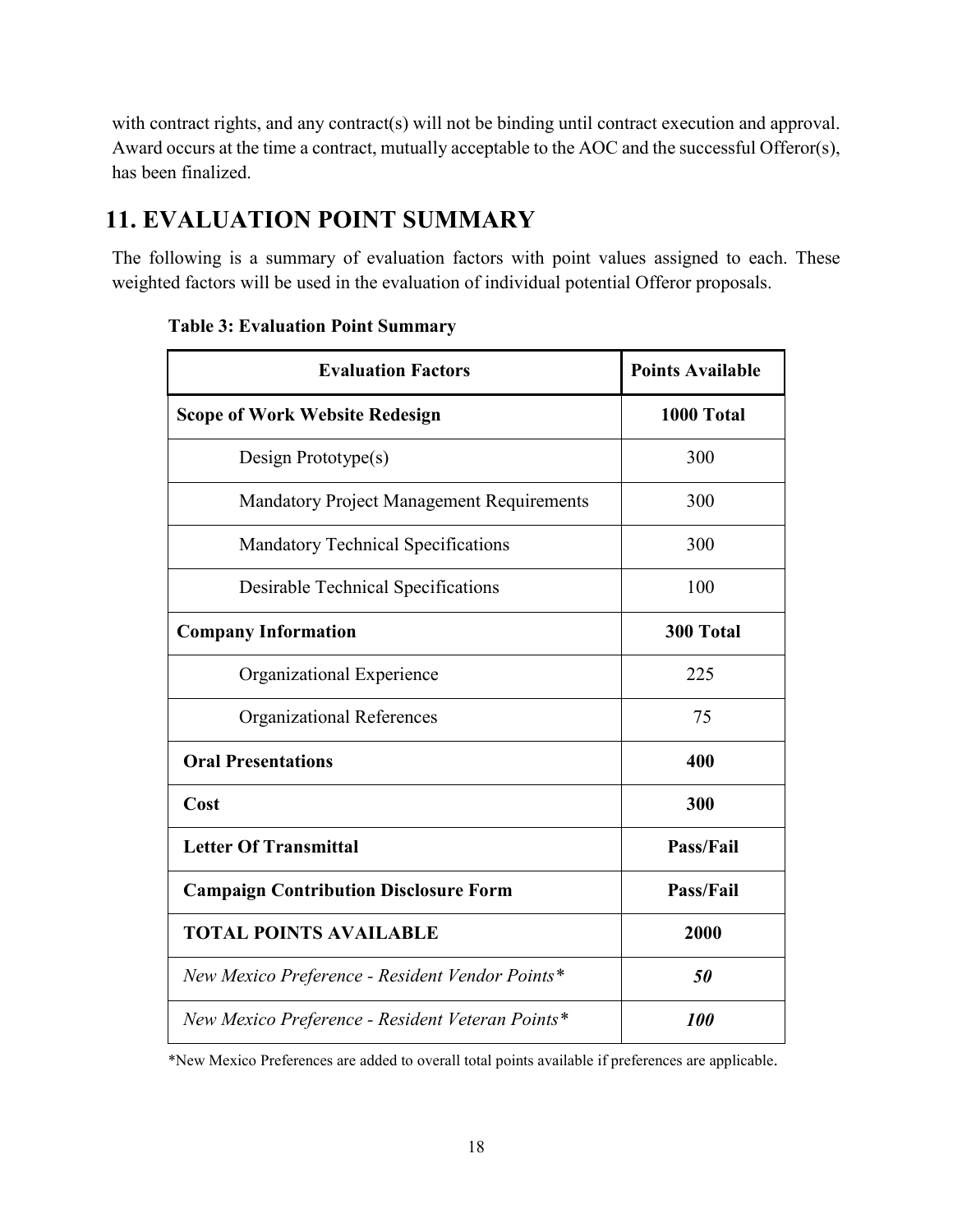# <span id="page-18-1"></span><span id="page-18-0"></span>**APPENDIX A: ACKNOWLEDGEMENT OF RECEIPT FORM REQUEST FOR PROPOSAL**

New Mexico Judiciary Website Redesign

RFP # AOC-Website-001

This Acknowledgement of Receipt Form should be signed and emailed to the AOC Procurement Manager no later than **5:00 p.m. MDT on June 27, 2022**. Only potential Offerors who elect to return this form will receive copies of all submitted questions and the written responses to those questions, as well as any RFP amendments, if any are issued.

In acknowledgement of receipt of this Request for Proposal (RFP), the undersigned agrees that he or she has received a complete copy of this RFP, beginning with the title page, and ending with APPENDIX E.

The name and address below will be used for all correspondence related to this Request for Proposal.

|                                                   | CONTACT NAME: University of the contract of the contract of the contract of the contract of the contract of the contract of the contract of the contract of the contract of the contract of the contract of the contract of th |  |  |
|---------------------------------------------------|--------------------------------------------------------------------------------------------------------------------------------------------------------------------------------------------------------------------------------|--|--|
|                                                   |                                                                                                                                                                                                                                |  |  |
| $E-MAIL:$                                         |                                                                                                                                                                                                                                |  |  |
|                                                   |                                                                                                                                                                                                                                |  |  |
|                                                   | CITY: STATE: ZIP CODE:                                                                                                                                                                                                         |  |  |
| <b>Submit Acknowledgement of Receipt Form to:</b> |                                                                                                                                                                                                                                |  |  |
| Kerry Armour, Procurement Manager                 |                                                                                                                                                                                                                                |  |  |

Email: [aockla@nmcourts.gov](mailto:aockla@nmcourts.gov)

Subject Line: New Mexico Judiciary Website Redesign, RFP #AOC-Website-001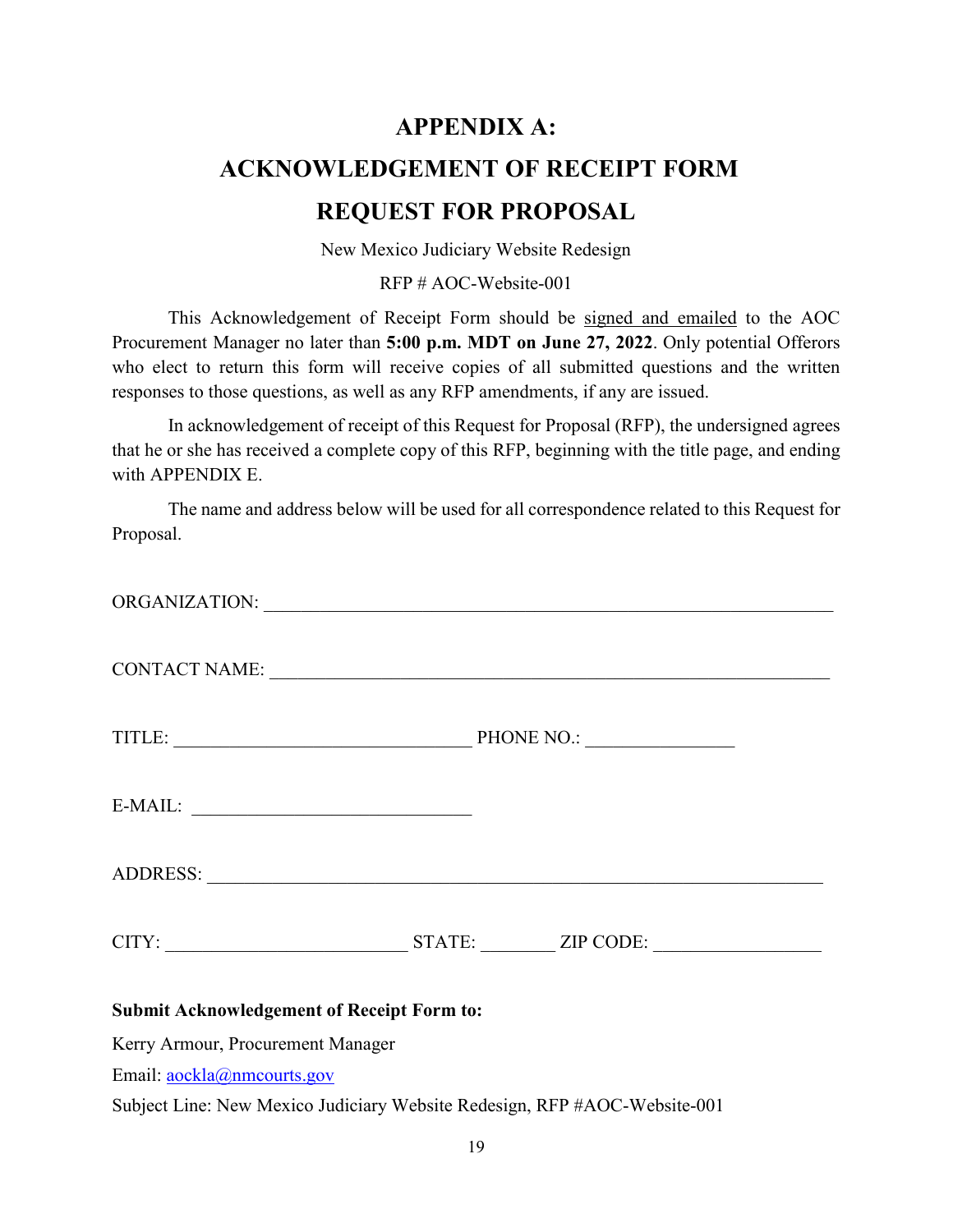### **APPENDIX B:**

### <span id="page-19-0"></span>**CAMPAIGN CONTRIBUTION DISCLOSURE FORM**

<span id="page-19-1"></span>Pursuant to the Procurement Code, Sections 13-1-28, et seq., NMSA 1978 and NMSA 1978, § 13-1-191.1 (2006), as amended by Laws of 2007, Chapter 234, a prospective contractor subject to this section shall disclose all campaign contributions given by the prospective contractor or a family member or representative of the prospective contractor to an applicable public official of the state or a local public body during the two years prior to the date on which a proposal is submitted or, in the case of a sole source or small purchase contract, the two years prior to the date on which the contractor signs the contract, if the aggregate total of contributions given by the prospective contractor or a family member or representative of the prospective contractor to the public official exceeds two hundred fifty dollars (\$250) over the two-year period. A prospective contractor submitting a disclosure statement pursuant to this section who has not contributed to an applicable public official, whose family members have not contributed to an applicable public official, or whose representatives have not contributed to an applicable public official shall make a statement that no contribution was made.

A prospective contractor or a family member or representative of the prospective contractor shall not give a campaign contribution or other thing of value to an applicable public official or the applicable public official's employees during the pendency of the procurement process or during the pendency of negotiations for a sole source or small purchase contract.

Furthermore, a solicitation or proposed award for a proposed contract may be canceled pursuant to Section 13-1-181 NMSA 1978 or a contract that is executed may be ratified or terminated pursuant to Section 13-1-182 NMSA 1978 if a prospective contractor fails to submit a fully completed disclosure statement pursuant to this section; or a prospective contractor or family member or representative of the prospective contractor gives a campaign contribution or other thing of value to an applicable public official or the applicable public official's employees during the pendency of the procurement process.

The state agency or local public body that procures the services or items of tangible personal property shall indicate on the form the name or names of every applicable public official, if any, for which disclosure is required by a prospective contractor.

THIS FORM MUST BE INCLUDED IN THE REQUEST FOR PROPOSALS AND MUST BE FILED BY ANY PROSPECTIVE CONTRACTOR WHETHER OR NOT THEY, THEIR FAMILY MEMBER, OR THEIR REPRESENTATIVE HAS MADE ANY CONTRIBUTIONS SUBJECT TO DISCLOSURE.

The following definitions apply:

"**Applicable public official**" means a person elected to an office or a person appointed to complete a term of an elected office, who has the authority to award or influence the award of the contract for which the prospective contractor is submitting a competitive sealed proposal or who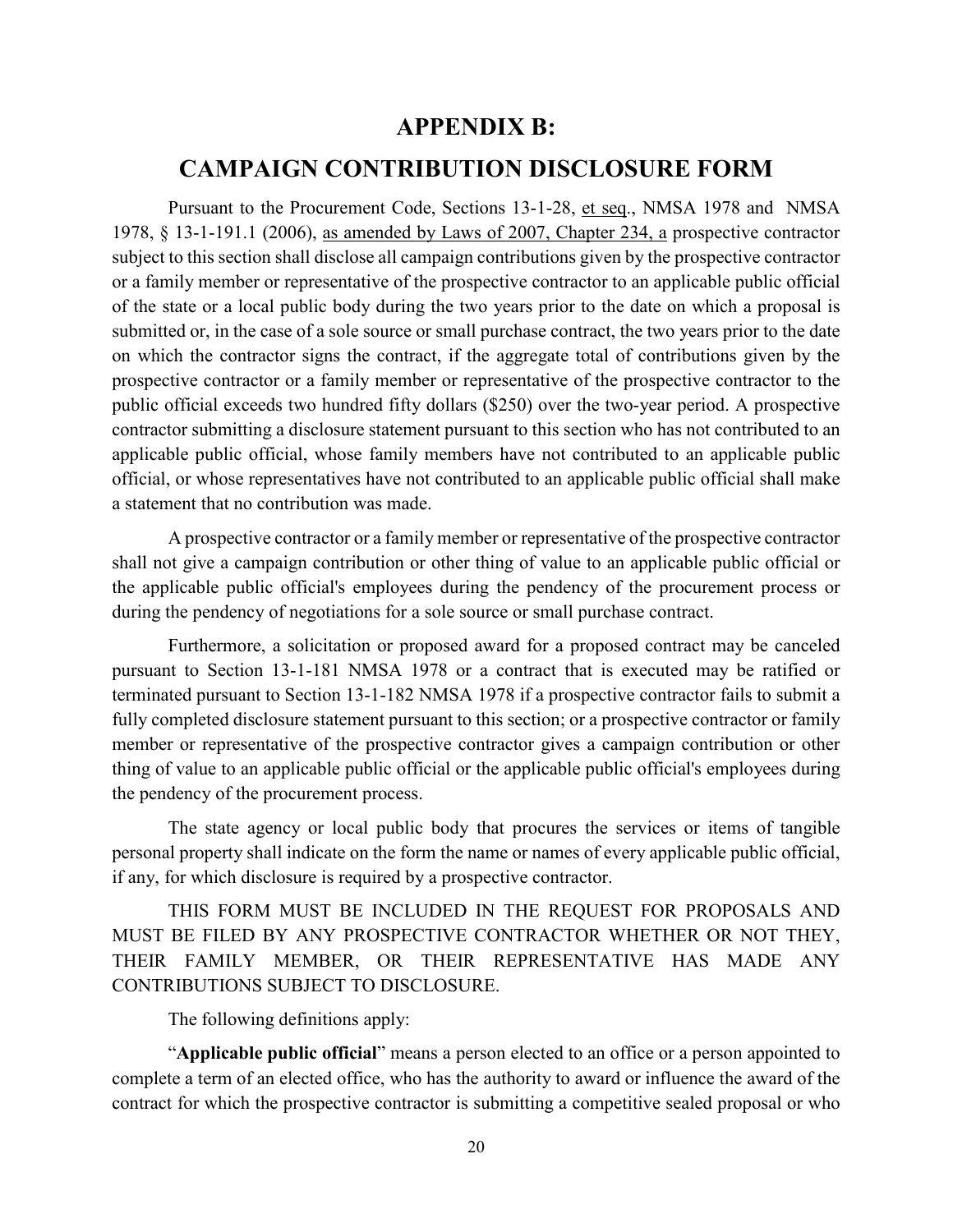has the authority to negotiate a sole source or small purchase contract that may be awarded without submission of a sealed competitive proposal.

"**Campaign Contribution**" means a gift, subscription, loan, advance, or deposit of money or other thing of value, including the estimated value of an in-kind contribution, that is made to or received by an applicable public official or any person authorized to raise, collect or expend contributions on that official's behalf for the purpose of electing the official to statewide or local office. "Campaign Contribution" includes the payment of a debt incurred in an election campaign, but does not include the value of services provided without compensation or unreimbursed travel or other personal expenses of individuals who volunteer a portion or all of their time on behalf of a candidate or political committee, nor does it include the administrative or solicitation expenses of a political committee that are paid by an organization that sponsors the committee.

"**Family member**" means a spouse, father, mother, child, father-in-law, mother-in-law, daughter-in-law or son-in-law of (a) a prospective contractor, if the prospective contractor is a natural person; or (b) an owner of a prospective contractor;

"**Pendency of the procurement proces**s" means the time period commencing with the public notice of the request for proposals and ending with the award of the contract or the cancellation of the request for proposals.

"**Prospective contractor**" means a person or business that is subject to the competitive sealed proposal process set forth in the Procurement Code [Sections 13-1-28 through 13-1-199 NMSA 1978] or is not required to submit a competitive sealed proposal because that person or business qualifies for a sole source or small purchase contract.

"**Representative of a prospective contractor**" means an officer or director of a corporation, a member or manager of a limited liability corporation, a partner of a partnership, or a trustee of a trust of the prospective contractor.

Name(s) of Applicable Public Official(s) if any:

DISCLOSURE OF CONTRIBUTIONS BY PROSPECTIVE CONTRACTOR:

| Contribution Made By:               |  |
|-------------------------------------|--|
|                                     |  |
| Relation to Prospective Contractor: |  |
|                                     |  |
| Date Contribution(s) Made:          |  |
|                                     |  |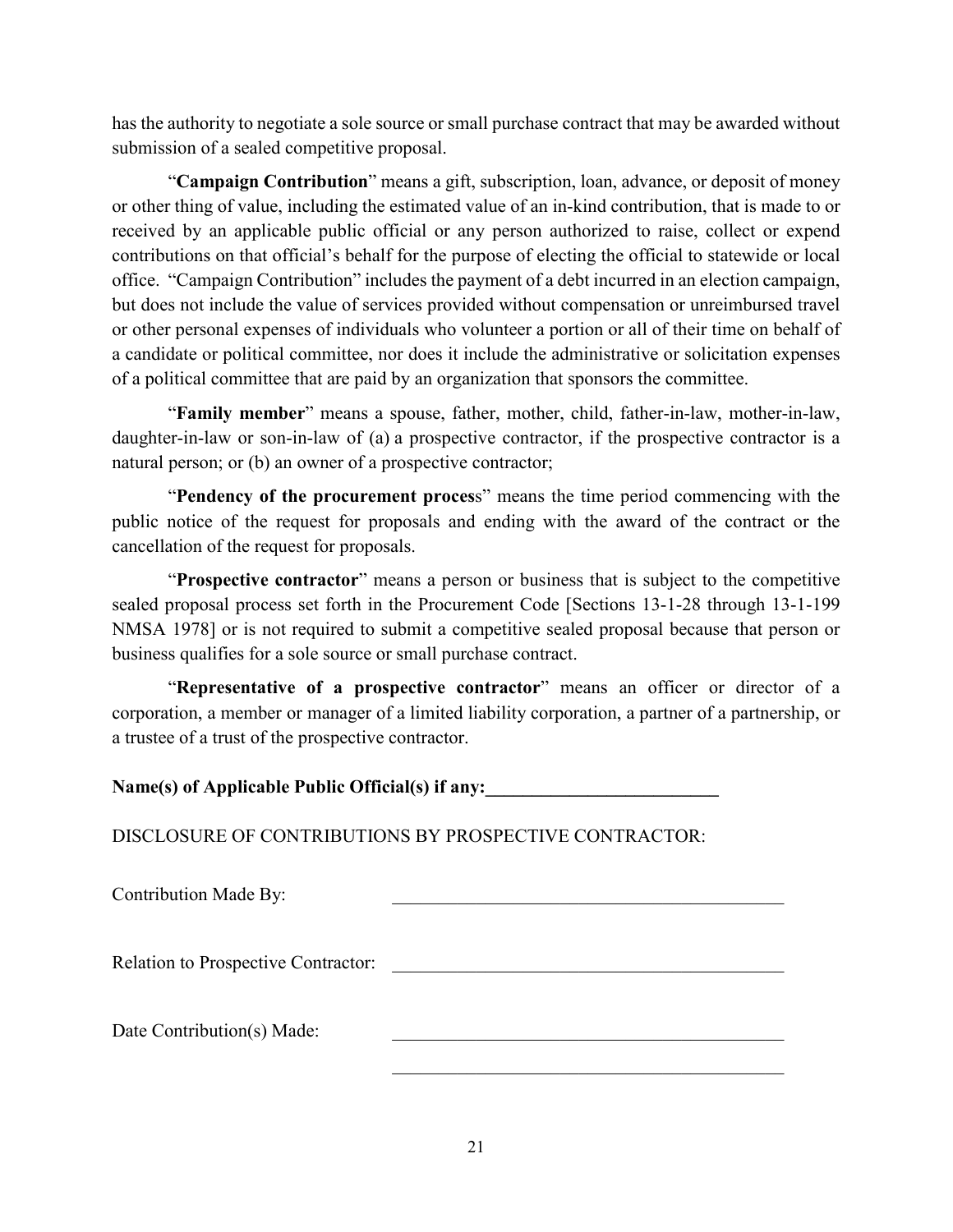| Amount(s) of Contribution(s)      |      |      |  |
|-----------------------------------|------|------|--|
| Nature of Contribution(s)         |      |      |  |
| Purpose of Contribution(s)        |      |      |  |
| (Attach extra pages if necessary) |      |      |  |
| Signature                         |      | Date |  |
| Title (position)                  |      |      |  |
|                                   | -OR- |      |  |

**NO CONTRIBUTIONS IN THE AGGREGATE TOTAL OVER TWO HUNDRED FIFTY DOLLARS (\$250) WERE MADE** to an applicable public official by me, a family member or representative.

 $\mathcal{L}_\text{max}$  , and the contribution of the contribution of  $\mathcal{L}_\text{max}$  , and the contribution of  $\mathcal{L}_\text{max}$ 

Signature Date

<span id="page-21-0"></span>Title (Position)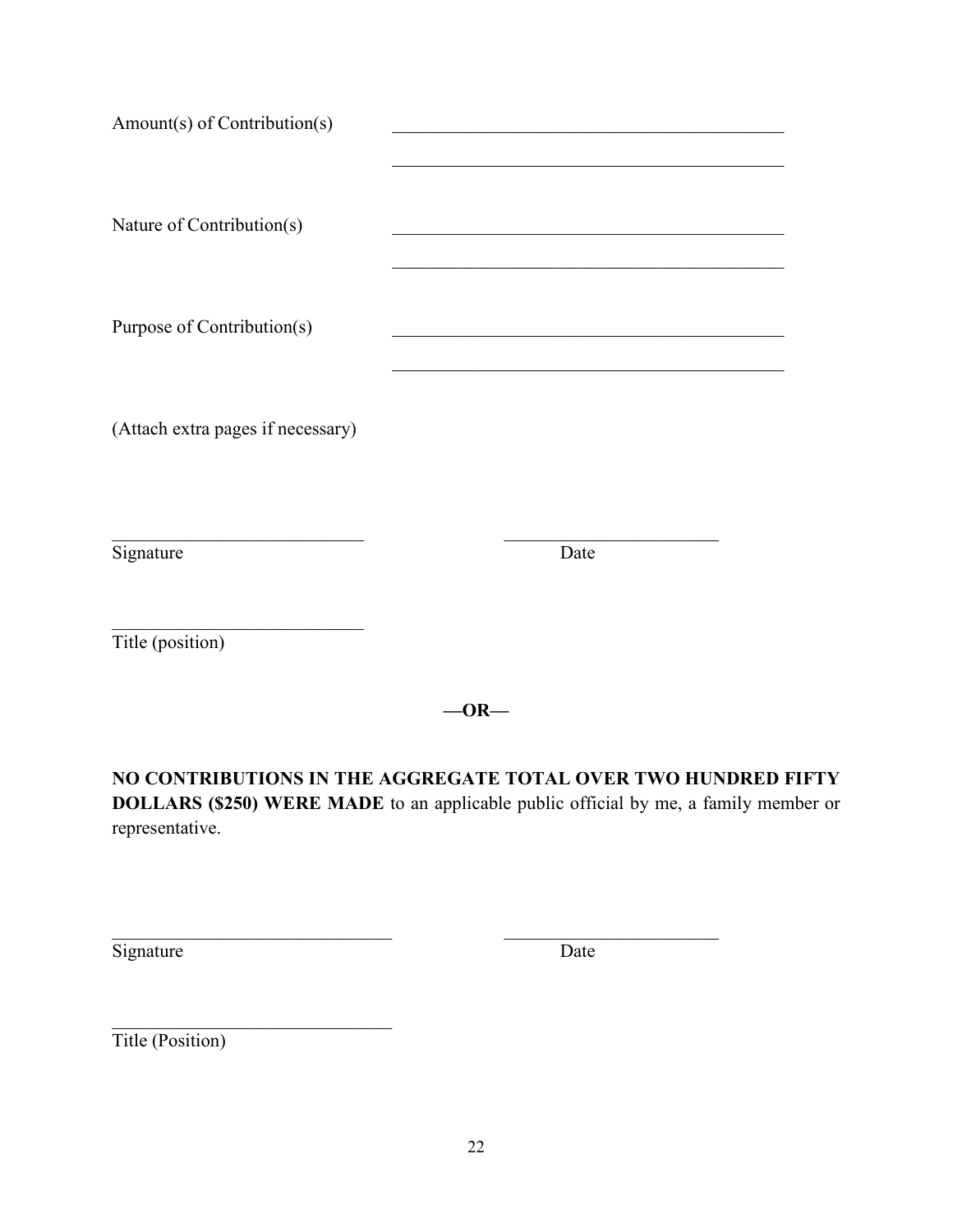## **APPENDIX C:**

## **SAMPLE CONTRACT TERMS AND CONDITIONS**

<span id="page-22-0"></span>The Agreement included in this Appendix C represents the contract the Administrative Office of the Courts intends to use to make an award to the successful Offeror. The Administrative Office of the Courts reserves the right to modify the Agreement prior to, or during, the award process, as necessary.

## **STATE OF NEW MEXICO ADMINISTRATIVE OFFICE OF THE COURTS PROFESSIONAL SERVICES AGREEMENT**

THIS AGREEMENT is made and entered into this day of [MONTH], 20 by and between the Administrative Office of the Courts, hereinafter referred to as the "AOC," and, \_\_\_\_\_\_\_\_\_\_\_\_\_\_\_\_\_\_\_, hereinafter referred to as the "Contractor."

ADDRESS OF CONTRACTOR:

PHONE NUMBER OF CONTRACTOR:

Email Address:

IT IS AGREED BETWEEN THE PARTIES:

1. Scope of Work [EXAMPLE]

### **[SEE RFP]**

- 2. Compensation [ADJUST PAYMENT AMOUNTS]
	- A. The AOC will reimburse the Contractor in full payment for services satisfactorily performed pursuant to the Scope of Work **\$[TO BE NEGOTIATED BETWEEN AOC AND FINAL Offeror]** such compensation not to exceed fifty thousand, including gross receipts tax. Upon submission of an AOC-approved invoice by the Contractor and no compensation shall be made prior to the delivery of services. The Contractor must invoice the AOC within thirty (30) days of completion of the assignment. Later billing may result in reduced compensation and or no payment. If the invoice is not received within thirty (30) days of the service date, a fifteen percent (15%) reduction of the total invoice amount will be subtracted. If the invoice is not received within sixty (60) days of the service date, the invoice will not be paid.

**These amounts are a maximum and not a guarantee that the work assigned to be performed by the Contractor under this Agreement shall equal the amount stated**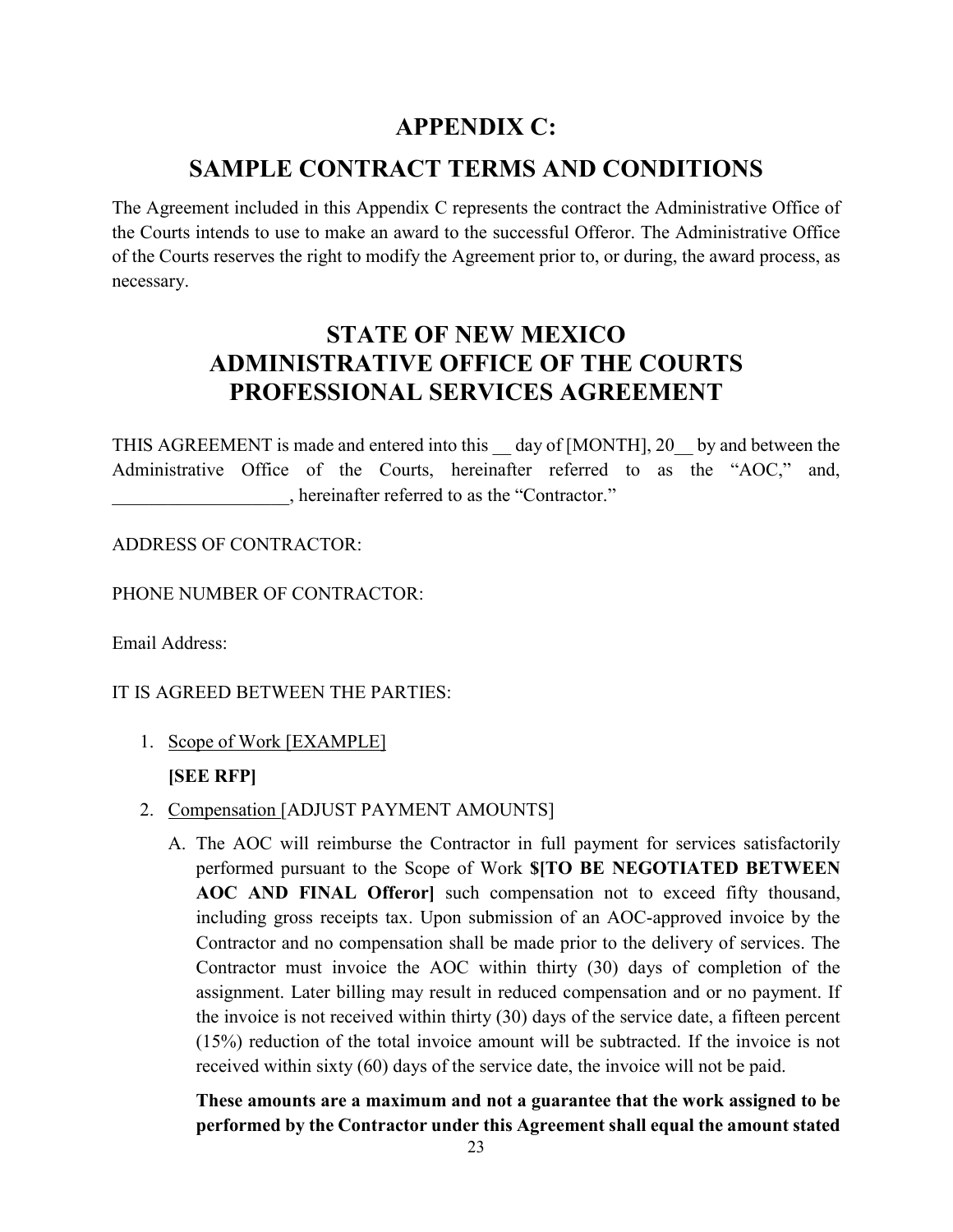**herein.** The parties do not intend for the Contractor to continue to provide services without compensation when the total compensation amount is reached. The Contractor is responsible for notifying the AOC when the services provided under this Agreement reach the total compensation amount. In no event will the Contractor be paid for services provided in excess of the total compensation amount without this Agreement being amended in writing prior to those services in excess of the total compensation amount being provided.

- B. Payment is subject to availability of funds in FY23, and subsequent fiscal years, pursuant to the Appropriations Paragraph set forth below and to any negotiations between the parties from year to year pursuant to Paragraph 1, Scope of Work.
- C. Contractor must submit a detailed statement accounting for all services performed and expenses incurred using only the AOC-provided invoices and completed as instructed by the AOC. The AOC reserves the right to change methods for submitting invoices. Upon certification by the AOC that the services have been received and accepted, payment shall be tendered to the Contractor within thirty (30) days after the date of receipt by the AOC. AOC shall pay interest at a rate of 1.5% every thirty (30) days for failure to render payment to Contractor within thirty (30) days of receipt and acceptance. Interest shall accrue from the thirtieth day forward every thirty days until payment on the original invoice is rendered. Payment of the original invoice amount terminates accrual of interest. The Contractor is required to notify AOC of interest due to the contractor; payment of interest will not be automatic. All payments will be made through direct deposit only.
- D. The New Mexico Department of Finance & Administration will issue a 1099 Form to the Contractor in January of each year in which the Contractor has been paid six hundred dollars (\$600.00) or more for all services rendered to the state.
- 3. Term

THIS AGREEMENT runs from [DATE] until [DATE] unless terminated pursuant to Paragraph 4 (Termination), or Paragraph 5 (Appropriations). In accordance with NMSA 1978, Section 13-1-150 (2018) no contract term for a professional services contract, including extensions and renewals, shall exceed four years, except as set forth in Section 13-1-150 Any extension of this contract is dependent upon the Contractor's fulfillment of continuing education requirements, compliance with the NM Code of Professional Conduct, and compliance with the requirements detailed herein.

- 4. Termination
	- A. Termination

THIS AGREEMENT may be terminated by either of the parties hereto upon written notice delivered to the other party at least thirty (30) days prior to the intended date of termination. Except as otherwise allowed or provided under this Agreement, the AOC's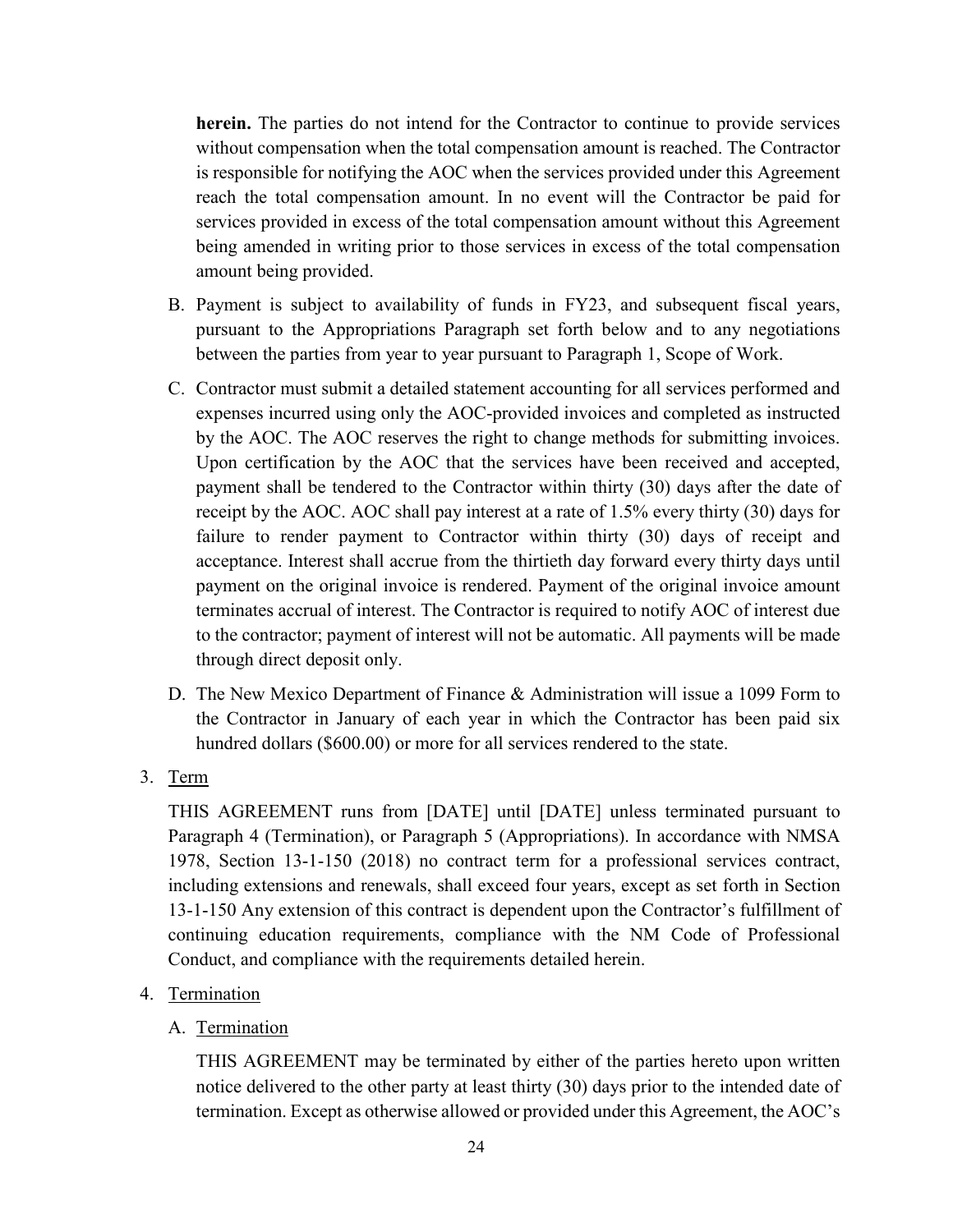sole liability upon such termination shall be to pay for acceptable work performed prior to the Contractor's receipt of the notice of termination, if the AOC is the terminating party, or the Contractor's sending of the notice of termination if the Contractor is the terminating party; provided, however, that a notice of termination shall not nullify or otherwise affect either party's liability for pre-termination defaults under or breaches of this Agreement. The Contractor shall submit an invoice for such work within thirty (30) days of receiving or sending the notice of termination. Notwithstanding the foregoing, this Agreement may be terminated immediately upon written notice to the Contractor if the Contractor becomes unable to perform the services contracted for, as determined by the AOC, or if, during the term of this Agreement, the Contractor or any of its officers, employees or agents is indicted for fraud, embezzlement or other crime due to misuse of state funds or due to the Appropriations paragraph herein. The AOC may terminate this agreement without cause at any time upon a 30-day notice to the Contractor. THIS PROVISION IS NOT EXCLUSIVE AND DOES NOT WAIVE EITHER PARTY'S OTHER LEGAL RIGHTS AND REMEDIES CAUSED BY THE OTHER PARTY'S DEFAULT/BREACH OF THIS AGREEMENT."

B. Termination Management

Immediately upon receipt by either the AOC or the Contractor of notice of termination of this Agreement, the Contractor shall: 1) not incur any further obligations for salaries, services, or any other expenditure of funds under this Agreement without the written approval of the AOC; 2) comply with all directives issued by the AOC in the notice of termination as to the performance of work under this Agreement; and 3) take such action as the AOC shall direct for the protection, preservation, retention or transfer of all property titled to the AOC and records generated under this Agreement. Any nonexpendable personal property or equipment provided to or purchased by the Contractor with contract funds shall become the property of the AOC upon termination and shall be submitted to the AOC as soon as practicable.

- 5. Appropriations The terms of this Agreement are contingent upon sufficient appropriations and authorization being made by the Legislature of New Mexico for the performance of this Agreement. If sufficient appropriations and authorization are not made by the Legislature, this Agreement shall terminate immediately upon written notice being given by the AOC to the Contractor. The AOC's decision as to whether sufficient appropriations are available shall be accepted by the Contractor and shall be final. If the AOC proposes an amendment to the Agreement to unilaterally reduce funding, the Contractor shall have the option to terminate the Agreement or to agree to the reduced funding, within thirty (30) days of receipt of the proposed amendment. The Contractor will be paid for confirmed assignments completed and billed within thirty (30) days of completion of the assignment.
- 6. Status of Contractor The Contractor and its agents and employees are independent contractors performing professional services for the AOC and are not employees of the State of New Mexico. The Contractor and its agents and employees shall not accrue leave,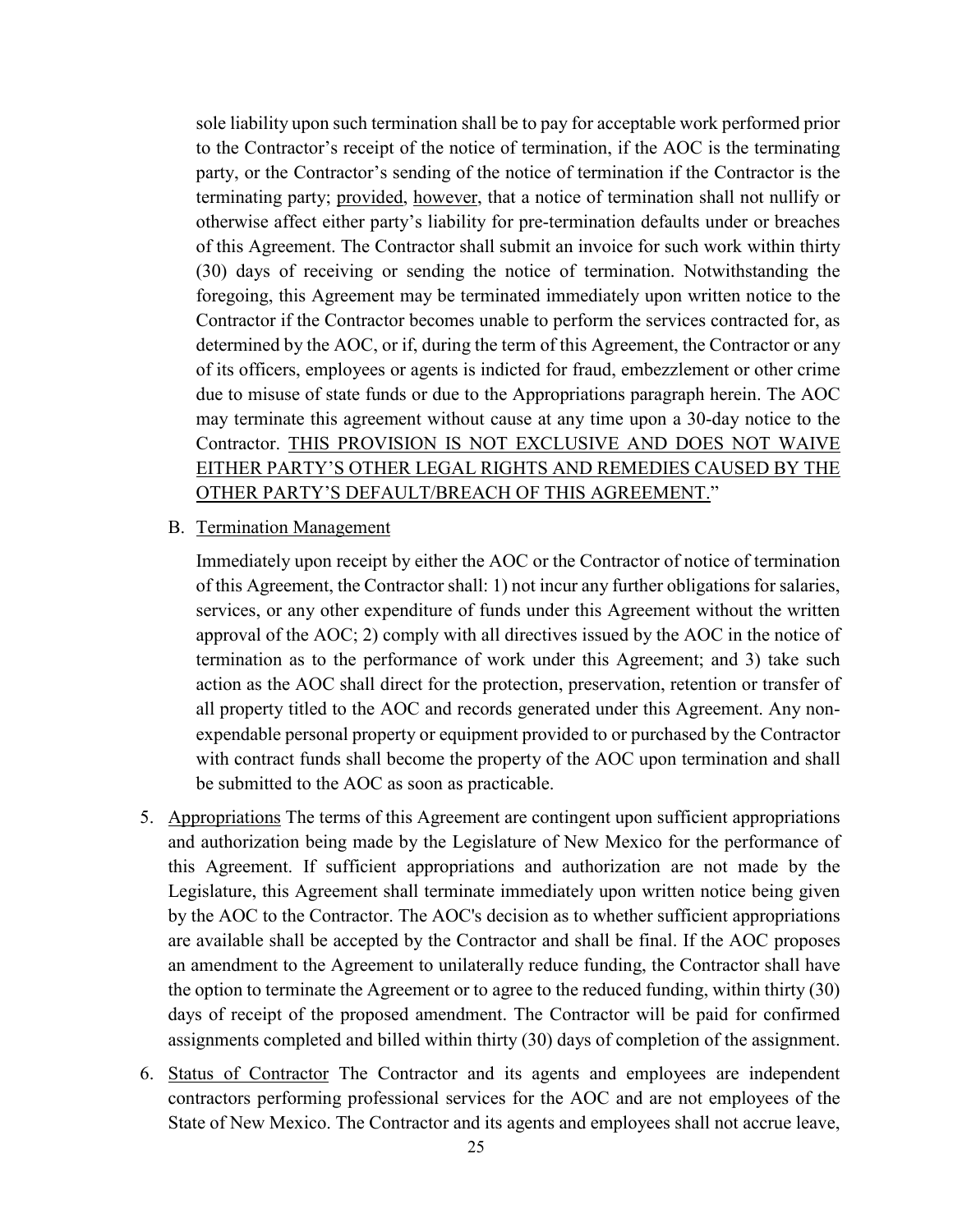retirement, insurance, bonding, use of state vehicles, or any other benefits afforded to employees of the State of New Mexico as a result of this Agreement. The Contractor acknowledges that all sums received hereunder are reportable by the Contractor for tax purposes, including without limitation, self-employment and business income tax. The Contractor agrees not to purport to bind the State of New Mexico unless the Contractor has express written authority to do so, and then only within the strict limits of that authority.

- 7. Assignment The Contractor shall not assign or transfer any interest in this Agreement or assign any claims for money due or to become due under this Agreement without the prior written approval of the AOC.
- 8. Subcontracting The Contractor shall not subcontract any portion of the services to be performed under this Agreement without the prior written approval of the AOC.
- 9. Release Final payment of the amounts due under this Agreement shall operate as a release of the AOC, its officers and employees, and the State of New Mexico from all liabilities, claims, and obligations whatsoever arising from or under this Agreement.
- 10. Confidentiality Any confidential information provided to or developed by the Contractor in the performance of this Agreement shall be kept confidential and shall not be made available to any individual or organization by the Contractor without the prior written approval of the AOC.
- 11. Product of Service Copyright All materials developed or acquired by the Contractor under this Agreement shall become the property of the State of New Mexico and shall be delivered to the AOC no later than the termination date of this Agreement. Nothing developed or produced, in whole or in part, by the Contractor under this Agreement shall be the subject of an application for copyright or other claim of ownership by or on behalf of the Contractor.
- 12. Conflict of Interest; Governmental Conduct Act The Contractor warrants that it presently has no interest and shall not acquire any interest, direct or indirect, which would conflict in any manner or degree with the performance of services required under the Agreement. The Contractor certifies that the requirements of the Governmental Conduct Act, Sections 10-16-1 through 10-16-18, NMSA 1978, regarding contracting with a public officer or state employee, or former state employee has been followed.
- 13. Amendment This Agreement shall not be altered, changed, or amended except by an instrument in writing executed by the parties hereto and all other required signatories.

If the AOC proposes an amendment to the Agreement to unilaterally reduce funding due to budget or other considerations, the Contractor shall have the option to terminate the Agreement or to agree to the reduced funding, within thirty (30) days of receipt of the proposed amendment.

14. Merger This Agreement incorporates all the Agreements, covenants, and understandings between the parties hereto concerning the subject matter hereof, and all such covenants,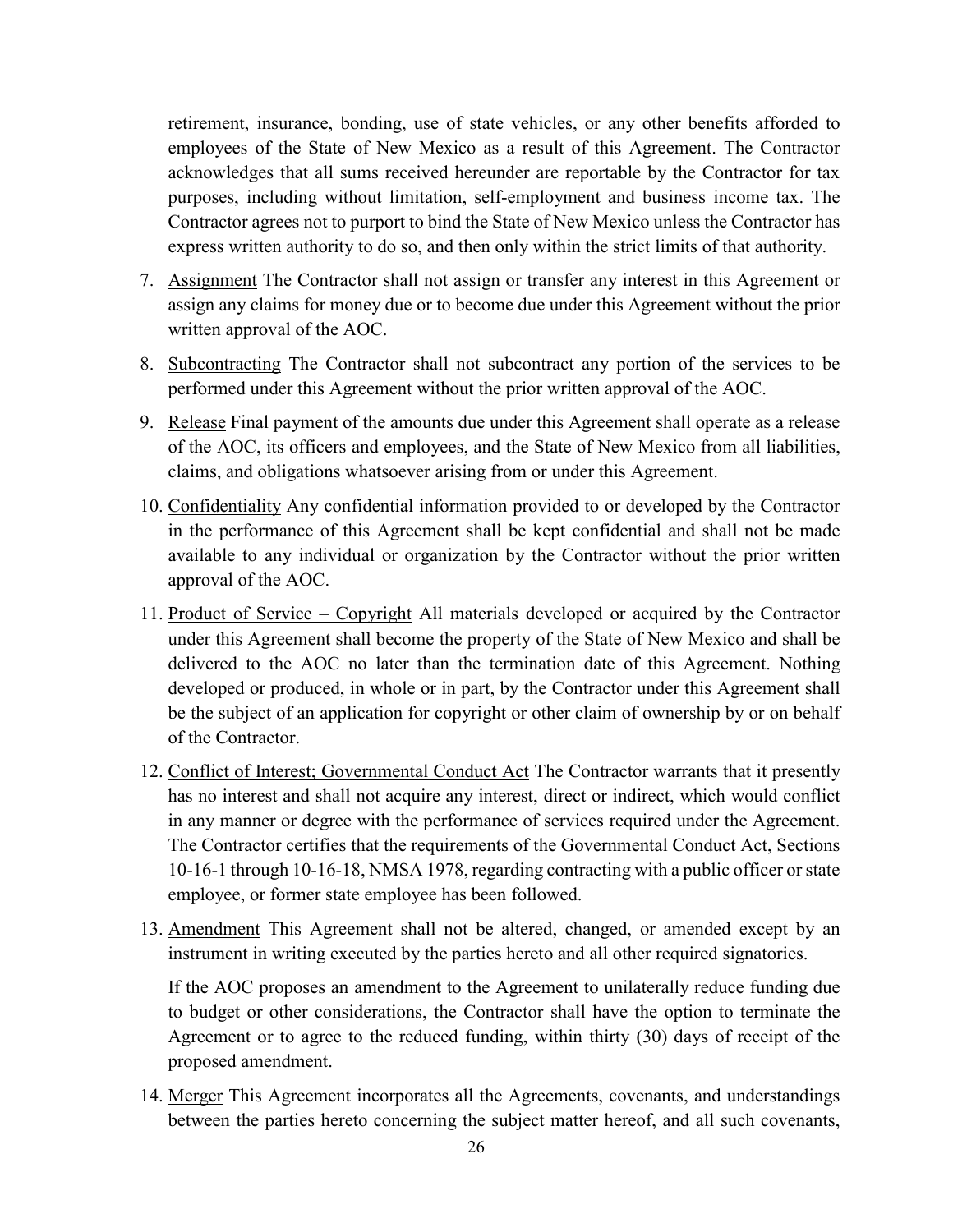Agreements, and understandings have been merged into this written Agreement. No prior Agreement or understanding, oral or otherwise, of the parties or their agents shall be valid or enforceable unless embodied in this Agreement.

- 15. Penalties for Violation of Law The Procurement Code, NMSA 1978, Sections 13-1-28 through -199 (1984, as amended through 2015) imposes civil and criminal penalties for its violation. In addition, the New Mexico criminal statutes impose felony penalties for illegal bribes, gratuities, and kickbacks.
- 16. Equal Opportunity Compliance The Contractor agrees to abide by all federal and state laws and rules and regulations, and executive orders of the Governor of the State of New Mexico, pertaining to equal employment opportunity. In accordance with all such laws of the State of New Mexico, the Contractor assures that no person in the United States shall, on the grounds of race, religion, color, national origin, ancestry, sex, age, physical or mental handicap, or serious medical condition, spousal affiliation, sexual orientation or gender identity, be excluded from employment with or participation in, be denied the benefits of, or be otherwise subjected to discrimination under any program or activity performed under this Agreement. If Contractor is found not to be in compliance with these requirements during the life of this Agreement, Contractor agrees to take appropriate steps to correct these deficiencies.
- 17. Applicable Law The laws of the State of New Mexico shall govern this Agreement, without giving effect to its choice of law provisions. Venue shall be proper only in a New Mexico court of competent jurisdiction in accordance with NMSA 1978, Section 38-3-1 (G) (1988). By execution of this Agreement, the Contractor acknowledges and agrees to the jurisdiction of the courts of the State of New Mexico over any and all lawsuits arising under or out of any term of this Agreement.
- 18. Workers Compensation The Contractor agrees to comply with state laws and rules applicable to workers' compensation benefits for its employees. If the Contractor fails to comply with the Workers Compensation Act and applicable rules when required to do so, this Agreement may be terminated by the AOC.
- 19. Records and Financial Audit The Contractor shall maintain detailed time and expenditure records that indicate the date, time, nature, and cost of services rendered during the Agreement's term and effect and retain them for a period of three (3) years from the date of final payment under this Agreement. The records shall be subject to inspection by the AOC, the Department of Finance and Administration, and the State Auditor. The AOC shall have the right to audit billings both before and after payment. Payment under this Agreement shall not foreclose the right of the AOC to recover excessive or illegal payments.
- 20. Indemnification The Contractor shall defend, indemnify and hold harmless the AOC and the State of New Mexico from all actions, proceedings, claims, demands, costs, damages, attorneys' fees, and all other liabilities and expenses of any kind from any source which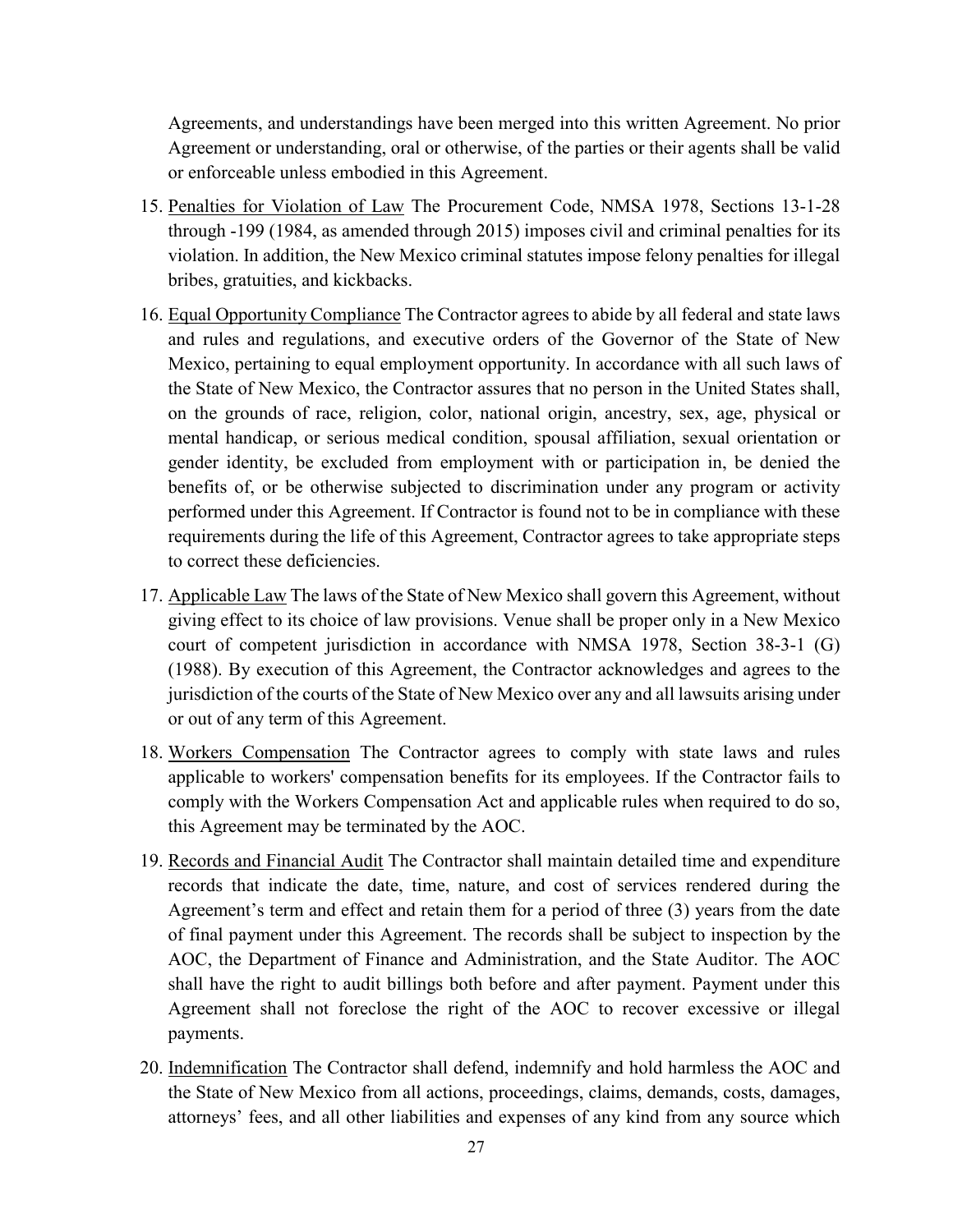may arise out of the performance of this Agreement, caused by the negligent act or failure to act of the Contractor, its officers, employees, servants, subcontractors or agents, or if caused by the actions of any client of the Contractor resulting in injury or damage to persons or property during the time when the Contractor or any officer, agent, employee, servant or subcontractor thereof has or is performing services pursuant to this Agreement. In the event that any action, suit, or proceeding related to the services performed by the Contractor or any officer, agent, employee, servant, or subcontractor under this Agreement is brought against the Contractor, the Contractor shall, as soon as practicable but no later than two (2) days after it receives notice thereof, notify the legal counsel of the AOC and the Risk Management Division of the New Mexico General Services Department by certified mail.

- 21. Invalid Term or Condition If any term or condition of this Agreement shall be held invalid or unenforceable, the remainder of this Agreement shall not be affected and shall be valid and enforceable.
- 22. Enforcement of Agreement A party's failure to require strict performance of any provision of this Agreement shall not waive or diminish that party's right thereafter to demand strict compliance with that or any other provision. No waiver by a party of any of its rights under this Agreement shall be effective unless express and in writing, and no effective waiver by a party of any of its rights shall be effective to waive any other rights.
- 23. Notices Any notice required to be given to either party by this Agreement shall be in writing and shall be delivered in person, by courier service or by U.S. Postal Service, either firstclass or certified, return receipt requested, postage prepaid, as follows:

To the AOC:

 Celina Jones, General Counsel Administrative Office of the Courts 202 E. Marcy St. Santa Fe, NM 87501 Email: aoccaj@nmcourts.gov

To the Contractor:

*Name Business Name/Organization Address: City/State/Zip Email:* 

24. Authority If Contractor is other than a natural person, the individual(s) signing this Agreement on behalf of Contractor represents and warrants that he or she has the power and authority to bind Contractor and that no further action, resolution, or approval from Contractor is necessary to enter into a binding contract.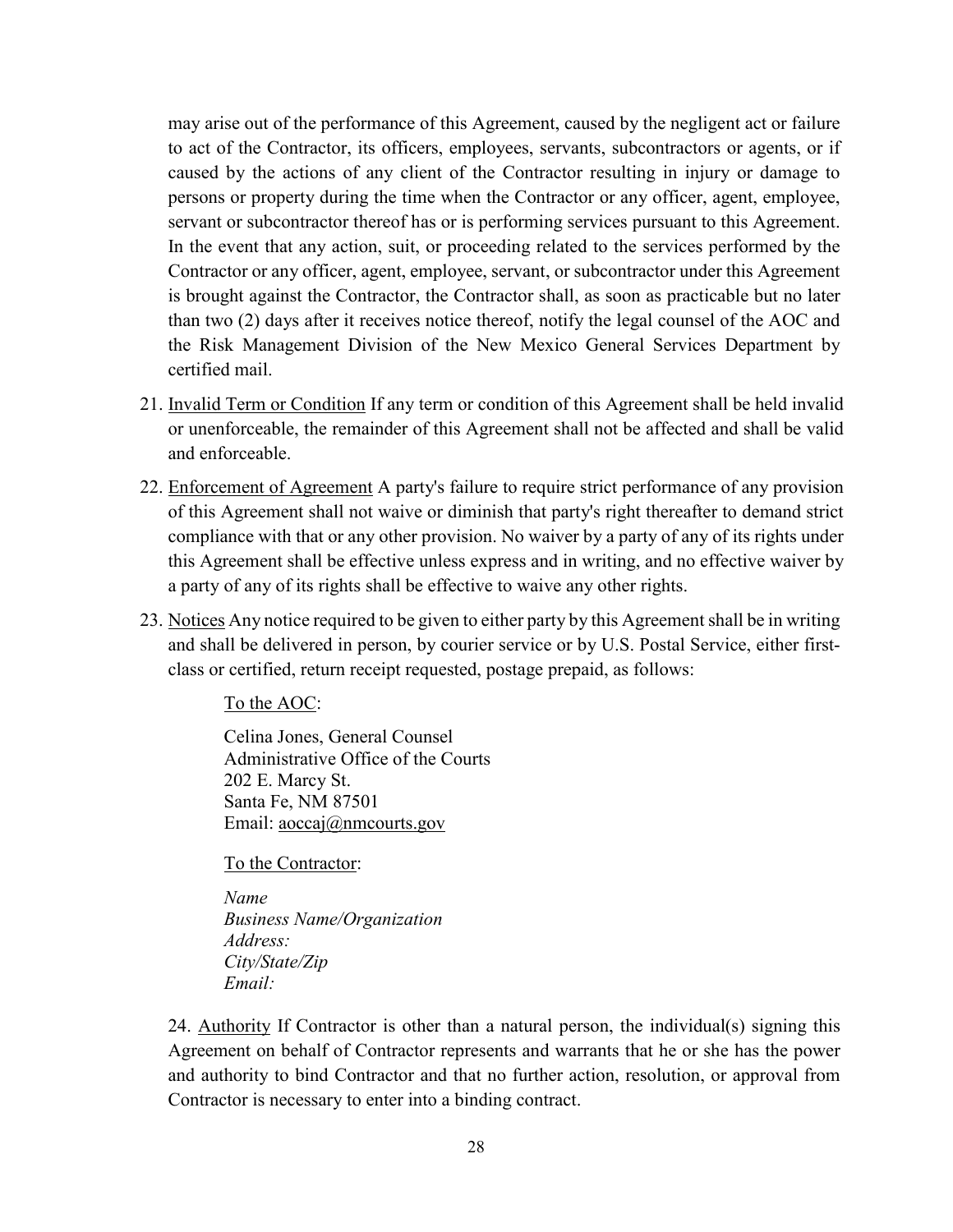Signed by the parties on the dates indicated:

### **STATE OF NEW MEXICO, ADMINISTRATIVE OFFICE OF THE COURTS**

Arthur W. Pepin, AOC Director Date

 $\mathcal{L}_\text{max}$  , and the contract of the contract of the contract of the contract of the contract of the contract of the contract of the contract of the contract of the contract of the contract of the contract of the contr Celina Jones, General Counsel Date

**CONTRACTOR**

Name, Title Date

 $\mathcal{L}_\text{max}$  , and the contract of the contract of the contract of the contract of the contract of the contract of the contract of the contract of the contract of the contract of the contract of the contract of the contr

*THE FOLLOWING ARE NEITHER PARTIES NOR PRIVIES TO THIS AGREEMENT:*

*The Records of the Taxation and Revenue Department reflect that the CONTRACTOR is registered for payment of the New Mexico gross receipts tax. Taxation and Revenue is only verifying registration and will not confirm or deny any taxability statements contained in this contract.*

Yes CRS # \_\_\_\_\_\_\_\_\_\_\_\_\_\_\_\_

 $No$ 

 $\text{By:}\_\_\_\_\_\_\_$ 

Taxation and Revenue Department Taxation and Revenue Department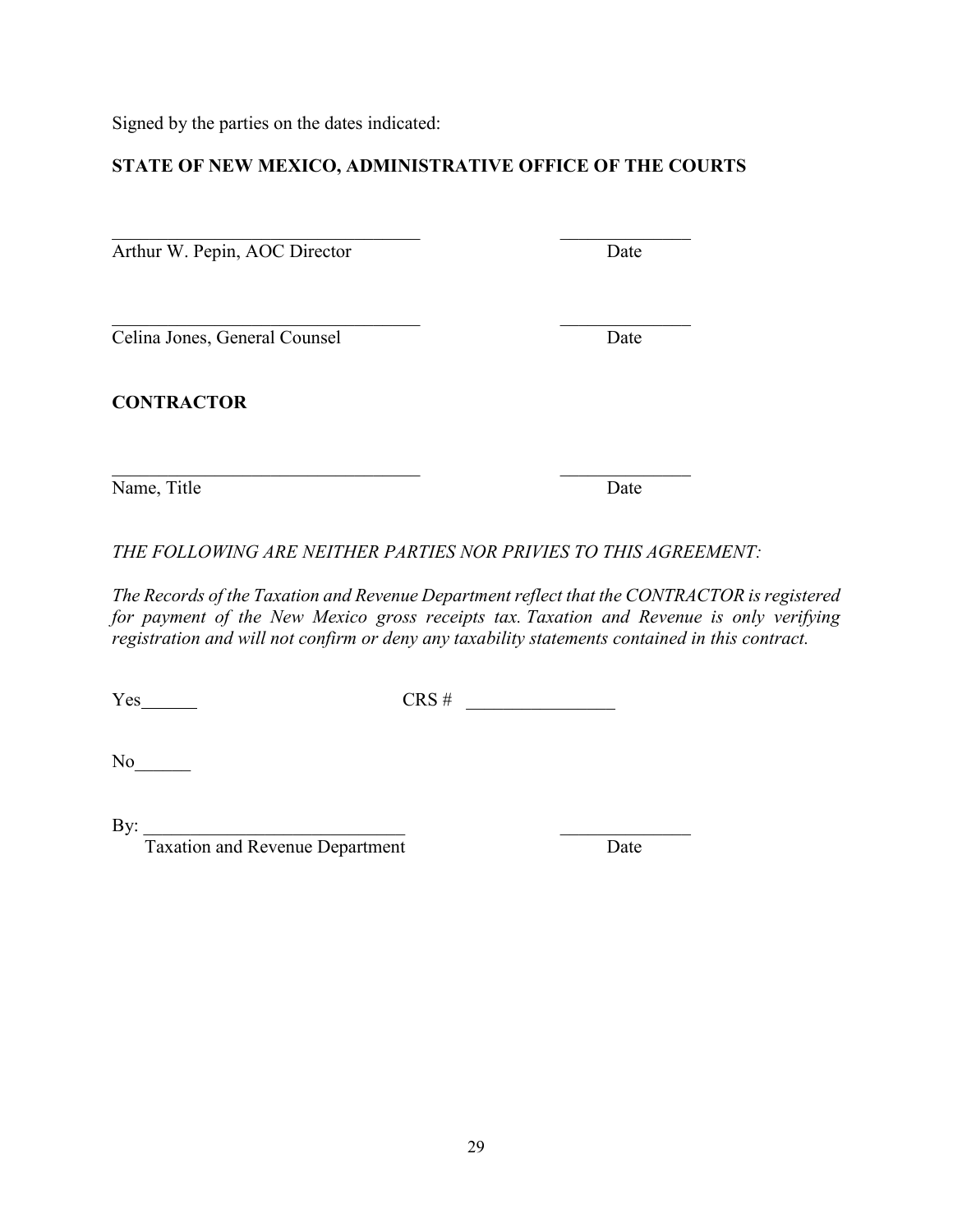## **APPENDIX D:**

## **COST RESPONSE FORM**

<span id="page-29-1"></span><span id="page-29-0"></span>

| <b>Description</b>                                                   | Cost |
|----------------------------------------------------------------------|------|
| NM Courts Website Design, Deployment, and Initial Support            |      |
| Additional Software Subscription/Licensing Costs, if any             |      |
| <b>Detailed Description:</b>                                         |      |
|                                                                      |      |
| Term:                                                                |      |
| *Optional NM Courts Website Annual Hosting by Offeror                |      |
| *Optional NM Courts Website Support and Maintenance Year 1           |      |
| *Optional NM Courts Website Support and Maintenance Year 2           |      |
| *Optional NM Courts Website Support and Maintenance Subsequent Years |      |

All amounts provided must include all labor, materials, equipment, transportation, configuration, installation, and training to provide the goods and/or services described.

\*The website can be hosted by the New Mexico Courts if desired. See 4.1(24) in Technical Specifications. The Offeror must provide the proposed cost of support and maintenance and hosting of the website, allowing New Mexico Courts to consider that approach.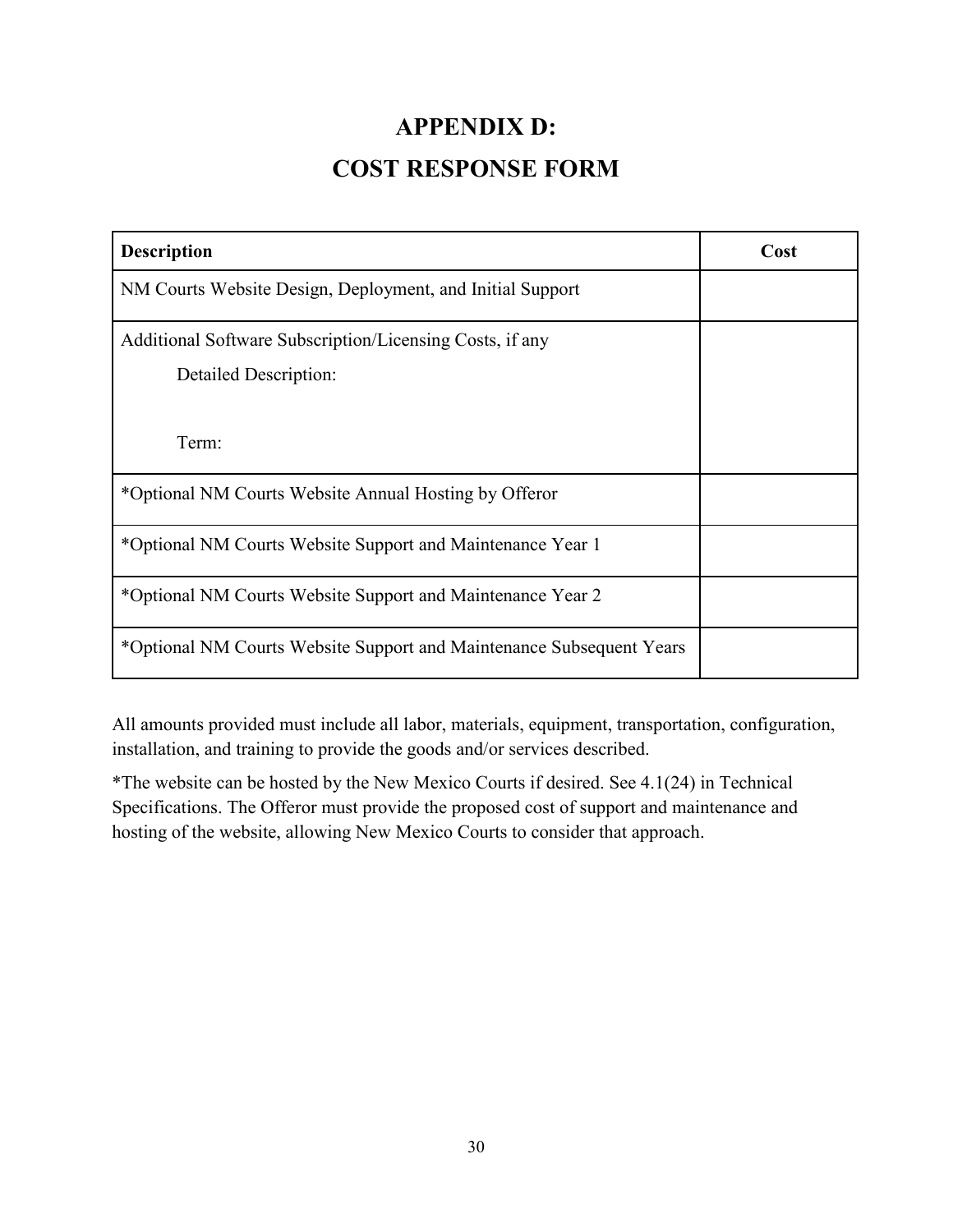### **APPENDIX E:**

### **LETTER OF TRANSMITTAL FORM**

#### <span id="page-30-1"></span><span id="page-30-0"></span>**ITEMS #1 to #4 EACH MUST BE COMPLETED IN FULL. FAILURE TO RESPOND TO ALL FOUR (4) ITEMS WILL RESULT IN THE DISQUALIFICATION OF OFFEROR'S PROPOSAL! DO NOT LEAVE ANY ITEM BLANK!** (N/A, None, Does Not Apply, etc. are acceptable responses.)

#### **RFP#: AOC-Website-001**

#### **1. Identify the following information for the submitting organization**:

| <b>Offeror Name</b> |  |
|---------------------|--|
| <b>Address</b>      |  |
| Telephone           |  |
| FED ID#             |  |
| NM CRS#             |  |

**2. Identify the individual(s) authorized by the organization to (A) contractually obligate, (B) negotiate, and/or (C) clarify/respond to queries on behalf of this Offeror**:

|                  | $\mathbf{A}$                  | B          | $\mathbf C$                        |
|------------------|-------------------------------|------------|------------------------------------|
|                  | <b>Contractually Obligate</b> | Negotiate* | <b>Clarify/Respond to Queries*</b> |
| Name             |                               |            |                                    |
| <b>Title</b>     |                               |            |                                    |
| E-mail           |                               |            |                                    |
| <b>Telephone</b> |                               |            |                                    |

\* If the individual identified in Column A also performs the functions identified in Columns B & C, then no response is required for those Columns. If separate individuals perform the functions in Columns B and/or C, they must be identified.

#### **3. Use of subcontractors** (Select one):

- \_\_\_\_ No subcontractors will be used in the performance of any resultant contract, OR
- The following subcontractors will be used in the performance of any resultant contract: